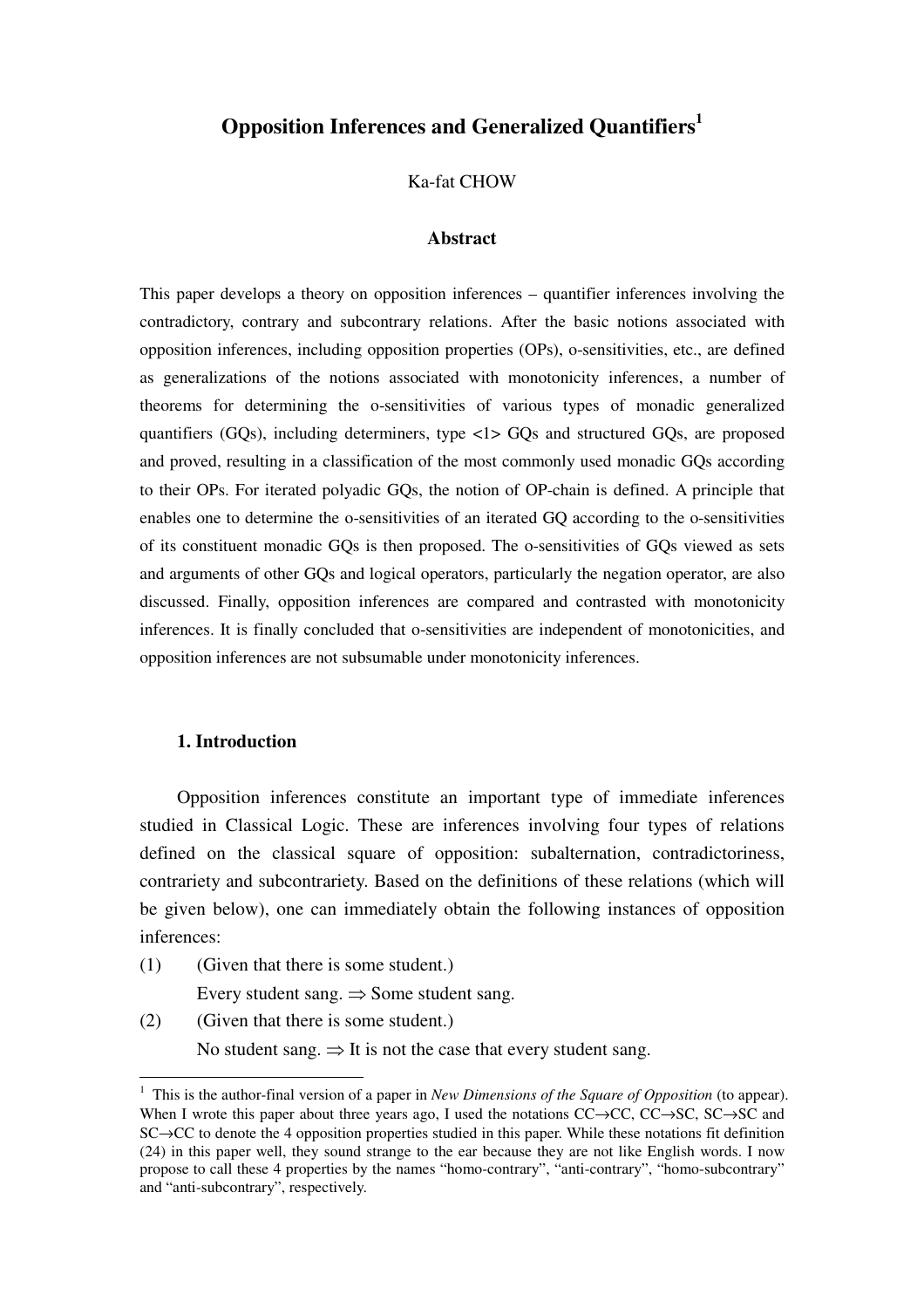Apart from these mundane examples, opposition inferences can also help us solve some logical puzzles that are not so straight-forward, such as the following:

- (3) Three persons A, B and C each made a remark. Suppose there is some student, John is a student and there is only one true statement among the three remarks. Which is the only true statement?
	- A: Some student sang.
	- B: Not every student sang.
	- C: John sang.

To solve this puzzle, we first note that A's and B's remarks satisfy the subcontrary relation, i.e. they cannot be both false and so one of them must be true. Since there is only one true statement among the three, C's remark must be false, i.e. John did not sing. This means that B's remark must be true, because otherwise it contradicts the fact that John did not sing. Thus, we conclude that B's remark is the only true statement.

However, the applicability of classical opposition inferences is limited because Classical Logic only studied quantified statements headed by the four classical quantifiers: "every", "no", "some" and "not every". The advent of modern Generalized Quantifier Theory (GQT) has opened up possible ways to extend the classical opposition inferences. Not only can we now consider opposition inferences of quantified statements headed by non-classical quantifiers such as "most", "all … except John", but we can also consider inferences that have very different structures than  $(1) - (3)$  above such as the following:

(4) (Given that there is some member.)

Every member is elderly.  $\Rightarrow$  It is not the case that every member is a teenager. Note that although (2) and (4) both make use of the contrary relation, the contrariety in (2) is between the quantifiers "no" and "every", whereas the contrariety in (4) is between the predicates "be elderly" and "be a teenager".

Apart from applications to logical reasoning, opposition inferences also have linguistic applications. One such application is to determine the incompatibility between two predicates. For instance, from (4) above, we know that "clubs all members of which are teenagers" and "clubs all members of which are elderly" are incompatible, whereas "clubs of which all teenagers are members" and "clubs of which all elderly are members" are not (because it is logically possible to have a club that includes all teenagers and elderly as members). As incompatibility is an essential element of antonyms that feature in certain linguistic structures, such as those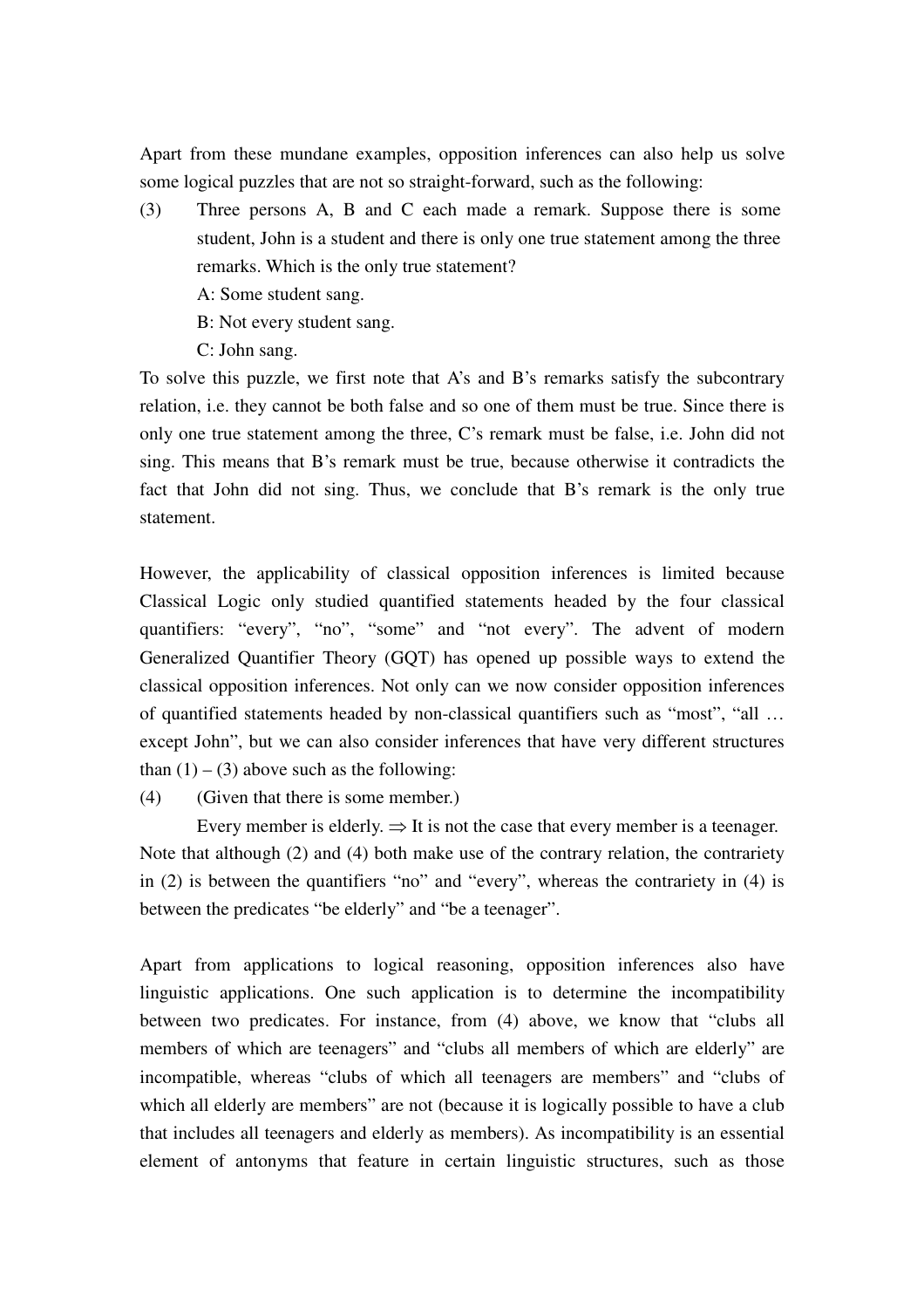identified by Jones (2002), the determination of incompatibility can help us determine the well-formedness of certain linguistic structures.

For example, "X rather than Y" is a structure where X and Y should be antonyms. Thus, based on the above discussion, we know that the following sentence is well-formed:

(5) I would rather work for a club all members of which are teenagers than a club all members of which are elderly.

Nevertheless, this does not mean that (5) will necessarily become not well-formed if it becomes

(6) I would rather work for a club of which all teenagers are members than a club of which all elderly are members.

because when appearing in an antonymy context like "X rather than Y", the meanings of X and Y will often be construed contrastively so as to become mutually incompatible. This is the pragmatic process called "narrowing" in Geurts (2010).

According to Geurts (2010), narrowing is a common phenomenon in antonymy contexts. The purpose of this strategy is to narrow down the extensions of one or all of the lexical items in contrast by enriching their intensions, thereby sharpening their meaning and avoiding semantic oddity. The following is an example from Geurts (2010):

(7) Around here, we don't like coffee, we love it.

In the above example, "like" and "love" are not antonyms according to their original meanings. But here narrowing has occurred and the meaning of "like" has indeed been narrowed down to "like but not love", which then becomes contrary to "love". That is why "like" and "love" can appear in the above antonymy context. Similarly, in (6) the meanings of "club of which all teenagers / elderly are members" may be narrowed down to say "club that includes all and only teenagers / elderly as members", so as to make the two types of clubs contrary to each other. Thus, the results of opposition inferences can help us determine in what occasion narrowing has occurred in sentences with complex quantifier structures in antonymy contexts.

In this paper we will develop a new theory on opposition inferences using some notions and results of modern GQT. It will turn out that the classical inferences involving the contradictory, contrary and subcontrary relations are just special cases of the opposition inferences studied under this new theory. The organization of the rest of this paper is as follows. Section 2 provides an account of the basic notions used in this paper. Sections 3 and 4 discuss the opposition properties of monadic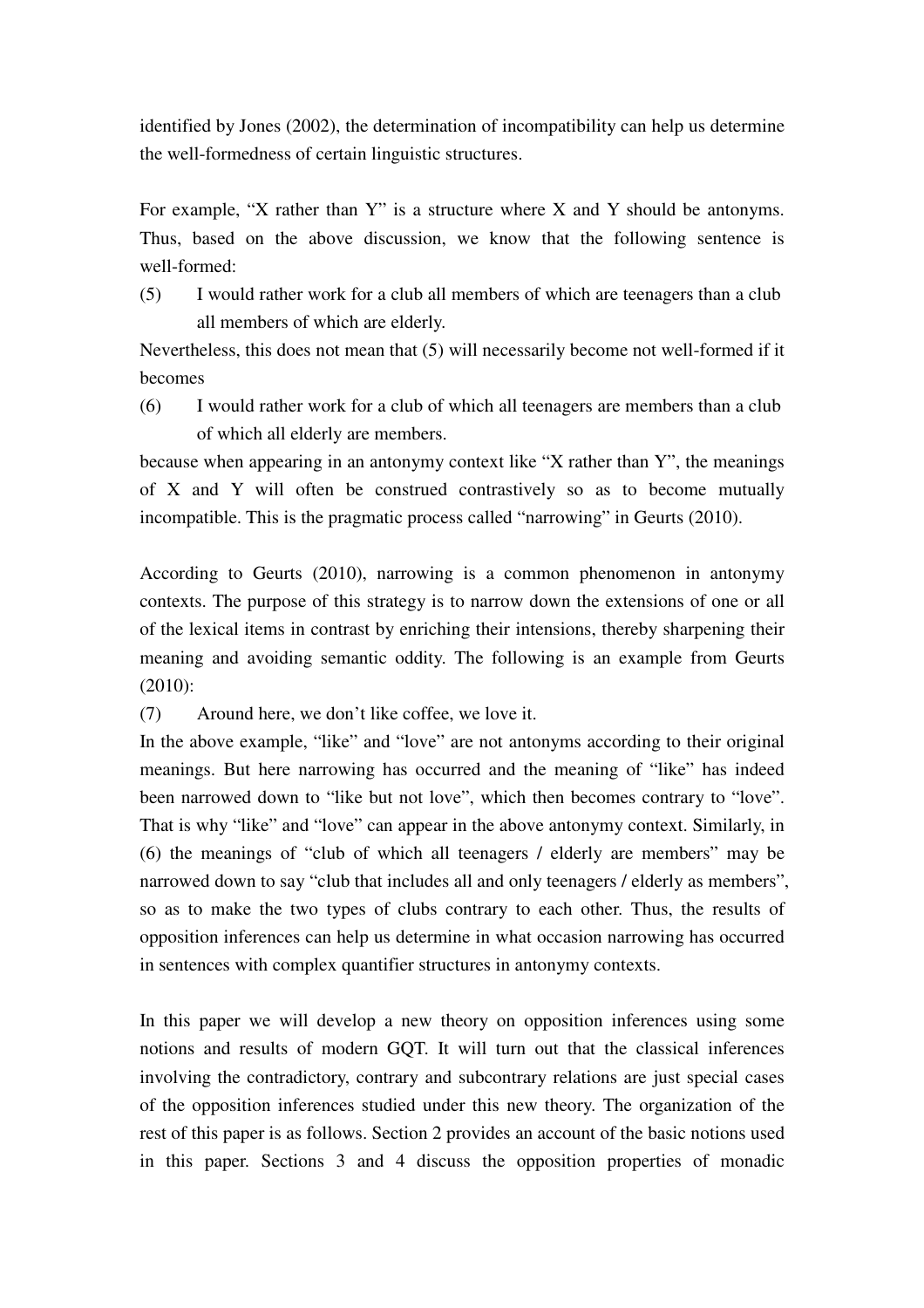generalized quantifiers (GQs). Section 5 discusses the opposition properties of iterated GQs. Section 6 discusses the o-sensitivities of GQs that are viewed as sets and arguments of other GQs / logical operators. Section 7 compares and contrasts opposition inferences and monotonicity inferences. Section 8 concludes the paper.

## **2. Basic Notions**

Since many notions of the opposition inferences studied in this paper are generalizations of the corresponding notions of monotonicity inferences studied under GQT, we will first give an introduction and review of GQT and monotonicity inferences.

A GQ can be seen as a second-order predicate with first-order predicates as arguments. Different GQs may differ in terms of the number and arities of their arguments, where "arities" refer to the number of arguments of the first-order predicates. Lindström (1966) devised a special notation to denote the type of a GQ. The notation takes the form of a sequence of natural numbers  $\langle n_1, ..., n_k \rangle$  where k is the number of arguments of the GQ and  $n_1$ , ...  $n_k$  are the arities of each argument. If all the numbers in the sequence are 1, the GQ is "monadic". Otherwise, it is "polyadic". Thus, type  $\langle 1 \rangle$ GQs are GQs with one unary argument. Determiners (or type <1,1> GQs) are GQs with two unary arguments. Structured GQs are GQs with three or more unary arguments.

In this paper, we will basically adopt the notation of Keenan (2002) with some modifications for representing GQs. Under this notation, a sentence with determiner is represented in the following format<sup>2</sup>:

 $(8)$   $O(A, B)$ 

where Q is a determiner, A is the nominal or left argument of Q (representing the sentential subject) and B is the predicative or right argument of Q (representing the sentential predicate). For example, the sentence "Every boy sang" will be represented as

# (9) EVERY(BOY, SING)

The semantics of a GQ is delineated by its truth condition which is expressed by a set-theoretic proposition<sup>3</sup>. For example, the truth condition of EVERY is as follows:

 $\overline{a}$ <sup>2</sup> Note that Keenan (2002)'s original notation is  $Q(A)(B)$ , where the arguments A and B are put in two brackets. In this paper we put all arguments in one bracket because this "flat" structure is more convenient for defining properties for GQs which are applicable to all sorts of argument structure (such as monotonicities).

 $3$  See Appendix 1 for the truth conditions of some commonly used monadic GQs.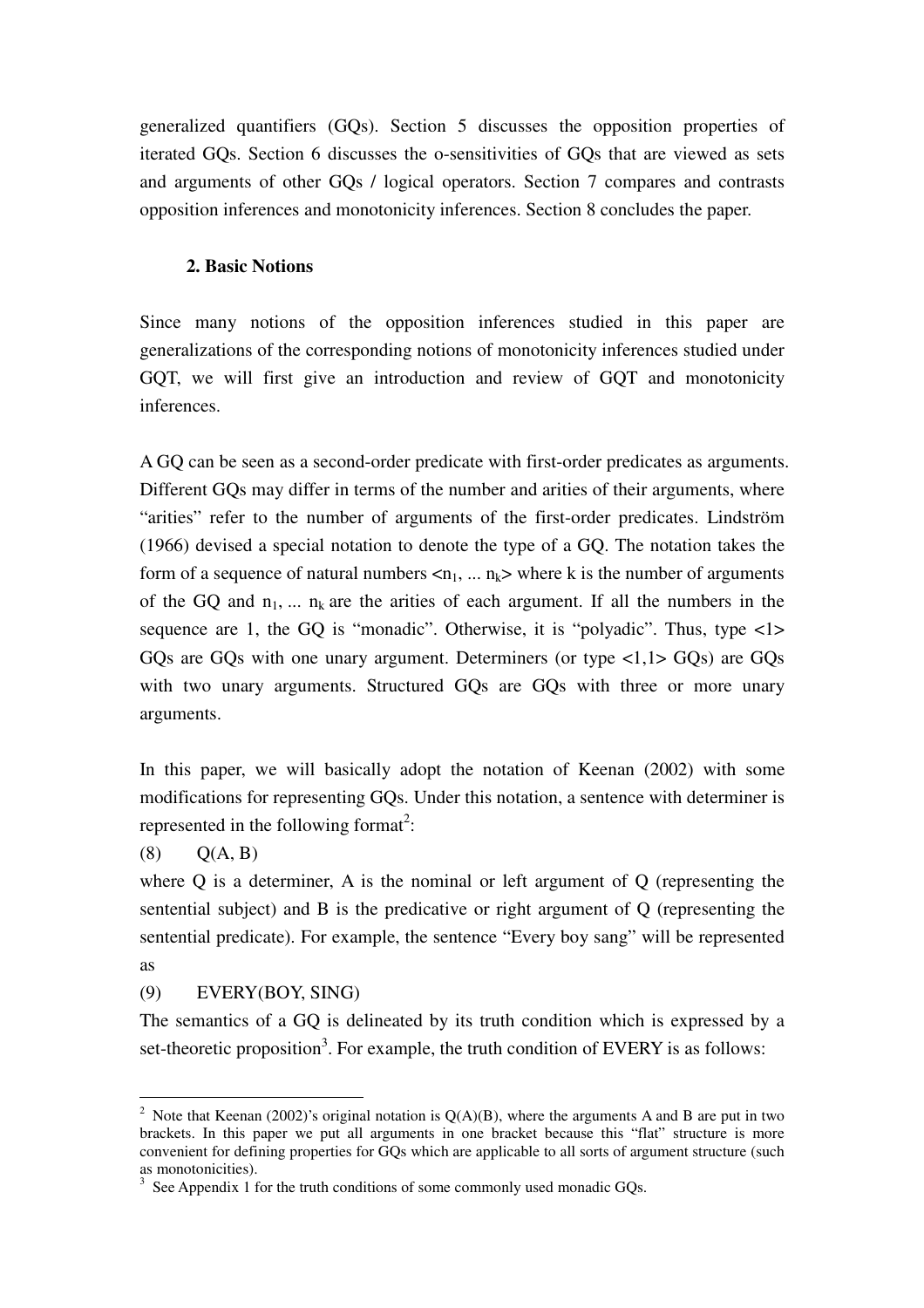## (10) EVERY(A, B)  $\Leftrightarrow$  A  $\subseteq$  B

The representation of other types of GQs is similar to that of determiners with some modifications. Since a type <1> GQ, e.g. NOBODY, only requires a predicative argument, the representation of these GQs consists of only one argument. For example, the sentence "Nobody sang" may be represented as:

(11) NOBODY(SING)

Structured GQs are monadic GQs with more than two arguments. According to Beghelli (1994), there are several types of structured GQs. In this paper, we will consider two main types. The first type is the quantity comparative structured GQs, which may occur in different argument structures. In this paper, we will only consider the one with two nominal arguments and one predicative argument (denoted  $\langle 1^2, 1 \rangle$ ). An example of a sentence with this kind of GQs is "More boys than girls sang", which may be represented as:

(12) (MORE … THAN …)(BOY, GIRL, SING)

The second type is the identity comparative structured GQs, which may only occur in an argument structure with one nominal argument and two predicative arguments (denoted  $\langle 1, 1^2 \rangle$ ). An example of a sentence with this kind of GQs is "Different girls" sang than danced", which may be represented as:

(13) (DIFFERENT … THAN …)(GIRL, SING, DANCE)

If a sentence contains n-ary predicates with  $n > 1$ , then it has to be represented by polyadic GQs. According to Keenan (1996) and Keenan and Westerståhl (2011), there are various types of polyadic GQs. In this paper we will only consider iterated polyadic GQs. These are GQs built up from several constituent monadic GQs by an operation called iteration. The precise definition of iteration can be found in any standard work on GQT such as Peters and Westerståhl (2006). For illustration, the following is the representation of the sentence "Every boy sang some song":

(14) EVERY(BOY,  $\{x: SOME(SONG)(\{y: SING(x, y)\})\}$ 

The iterated GQ shown above is composed of two constituent monadic GQs, namely EVERY and SOME. Intuitively, the above formula reads "every boy x is such that for some song y, x sang y".

GQT also studies various operations and properties of GQs. Among these operations and properties, outer negation, inner negation, dual, converse, symmetry, contrapositivity and monotonicity will be useful in this paper and their definitions are given below. Let Q be a monadic GQ with n arguments, the outer negation (denoted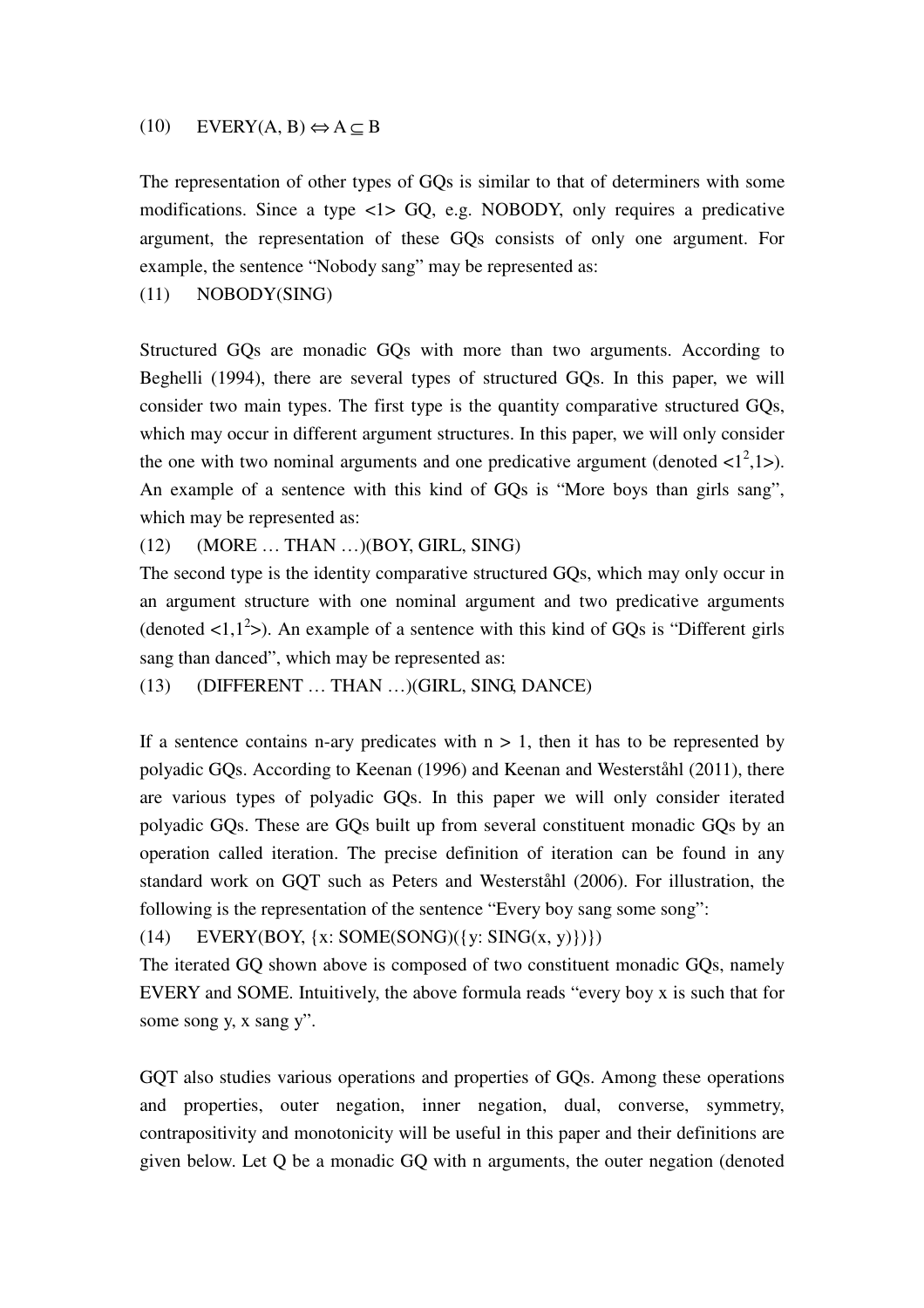$\neg Q$ ), inner negation in the i<sup>th</sup> argument (1 ≤ i ≤ n) (denoted Q $\neg_i$ ) and dual in the i<sup>th</sup> argument ( $1 \le i \le n$ ) (denoted  $Q^{di}$ ) are defined as follows: for all  $X_1, \ldots, X_n$ ,

- $(15)$   $(\neg Q)(X_1, \dots X_n) \Leftrightarrow \neg(Q(X_1, \dots X_n))$
- $(16)$   $(Q_{\neg i})(X_1, \dots X_i, \dots X_n) \Leftrightarrow Q(X_1, \dots \neg X_i, \dots X_n)$
- $(17)$   $(Q^{di})(X_1, \ldots X_i, \ldots X_n) \Leftrightarrow \neg(Q(X_1, \ldots \neg X_i, \ldots X_n))$

The following three notions are only defined on determiners:

- (18) For a determiner Q, its converse (denoted  $Q^{-1}$ ) is a determiner such that for all A, B,  $O(A, B) \Leftrightarrow O^{-1}(B, A)$ .
- (19) A determiner Q is symmetric iff for all A, B, Q(A, B)  $\Leftrightarrow$  Q(B, A).
- (20) A determiner Q is contrapositive iff for all A, B,  $O(A, B) \leftrightarrow O(\neg B, \neg A)$ .

We next turn to monotonicity. Note that monotonicity is definable on both GQs and logical operators.

- (21) Let Q be a GQ / logical operator with n arguments. Q is increasing in the i<sup>th</sup> argument  $(1 \le i \le n)$  iff for all  $X_1, \ldots, X_i, X_i, \ldots, X_n, X_i \le X_i \Rightarrow Q(X_1, \ldots, X_n)$  $X_i, \ldots X_n$ )  $\leq Q(X_1, \ldots X_i)$ ,  $\ldots X_n$ ).
- (22) Let Q be as above. Q is decreasing in the i<sup>th</sup> argument ( $1 \le i \le n$ ) iff for all  $X_1, \ldots X_i, X_i, \ldots X_n, X_i \ge X_i \Rightarrow Q(X_1, \ldots X_i, \ldots X_n) \le Q(X_1, \ldots X_i, \ldots X_n).$

 $\overline{Q}$  is called monotonic in the i<sup>th</sup> argument iff it is either increasing or decreasing in that argument. Otherwise, it is called non-monotonic in the  $i<sup>th</sup>$  argument. In the above definitions, "≤" is a general partial order relation. When used between two sets, it represents the subset relation; when used between two propositions, it represents the entailment relation<sup>4</sup>. Here is an instance of monotonicity inferences:

(23) Every child is jogging.  $\Rightarrow$  Every boy is doing exercises.

Since CHILD  $\geq$  BOY and JOG  $\leq$  DO-EXERCISES, this example illustrates a general fact established in GQT, i.e. EVERY is decreasing in the left argument and increasing in the right argument.

In the definitions above, " $\leq$ " and " $\geq$ " are just two of the possible binary relations between sets / propositions. If we replace "≤" and "≥" by general binary relations (denoted by  $R_1$  and  $R_2$ ), and write them in prefix form (i.e. " $R_1[X, Y]$ " instead of "X"  $R_1$  Y"), then we obtain the following more general definition:

(24) Let Q be a GO / logical operator with n arguments. Q is  $R_1 \rightarrow R_2$  in the i<sup>th</sup>

 4 According to the Boolean Semantics developed by Keenan and Faltz (1985), propositions and various word classes (modeled as sets) in natural language form Boolean algebras. Under this approach, the entailment relation between propositions and the subset relation between sets are indeed the same relation, namely the domination relation (represented by "≤") of a Boolean algebra. Note that for convenience in this paper, sometimes we will use the general symbol "≤", and sometimes we will use the particular symbols "⊆" for sets and "⇒" for propositions.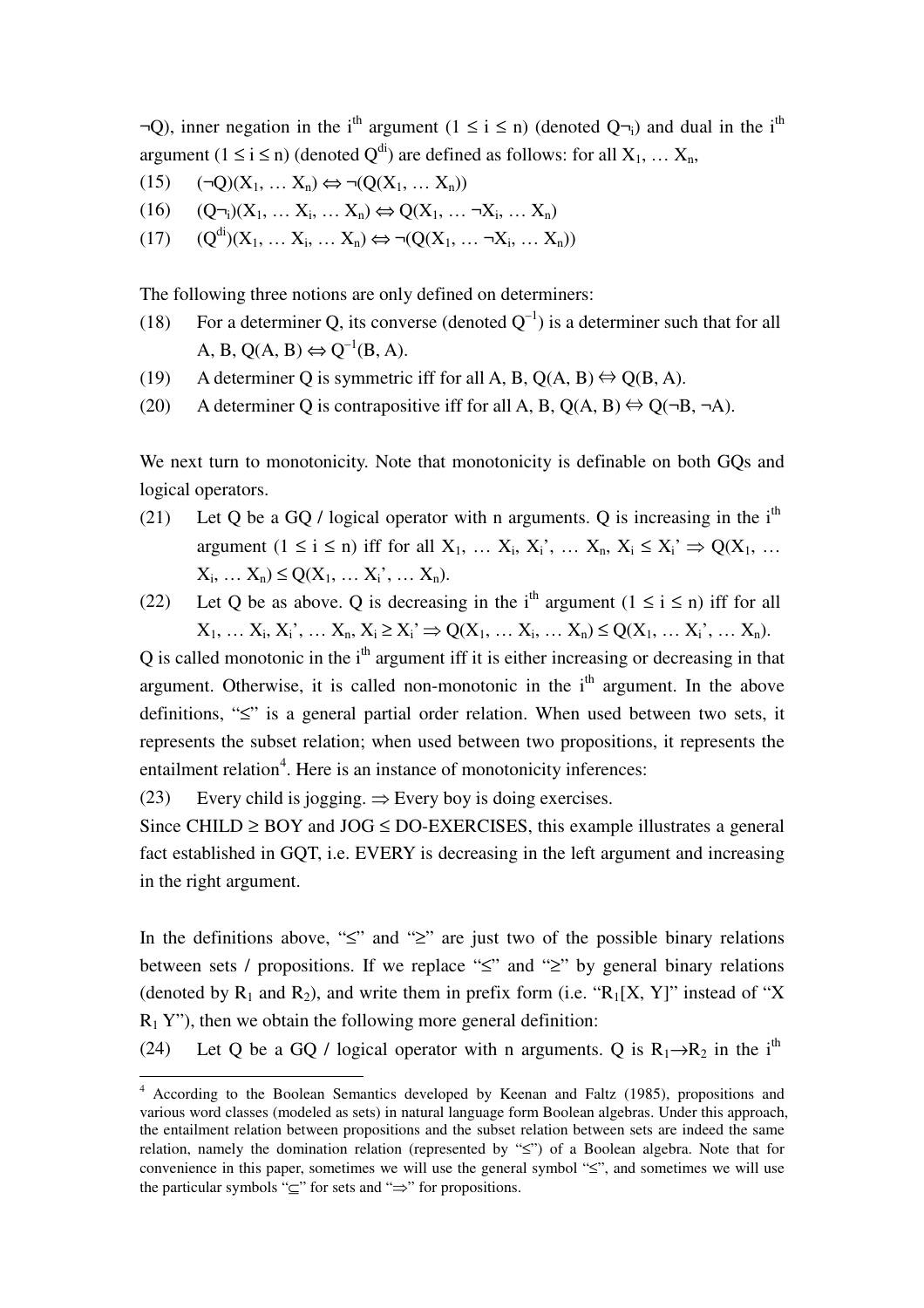argument  $(1 \le i \le n)$  iff for all  $X_1, \ldots, X_i, X_i, \ldots, X_n, R_1[X_i, X_i] \Rightarrow$  $R_2[Q(X_1, \ldots X_i, \ldots X_n), Q(X_1, \ldots X_i', \ldots X_n)].$ 

Under this definition, the increasing and decreasing monotonicities may be represented by " $\leq \to \leq$ " (or equivalently " $\geq \to \geq$ ") and " $\geq \to \leq$ " (or equivalently " $\leq \to \geq$ "), respectively.

As mentioned above, "≤" and "≥" are two binary relations between sets / propositions. In fact, these two relations can be seen as combinations of even more basic binary relations between sets / propositions. There are seven basic binary relations: equivalence, subalternation, superalternation, contradictoriness, contrariety, subcontrariety and loose relationship. The names of these seven relations are adapted from Brown (1984). They are defined as follows. Let X and X' be sets  $\ell$  propositions (in what follows, "=" represents the equality relation between sets or equivalence relation between propositions; "<" represents the proper subset relation between sets or unilateral entailment relation between propositions; "¬" represents the complement of sets or negation of propositions).

- (25) (a) X is equivalent with X' iff  $X = X'$ ;
	- (b) X is subalternate to X' iff  $X < X'$ ;
	- (c) X is superalternate to X' iff  $X > X'$ ;
	- (d) X is contradictory with X' iff  $X = \neg X'$ ;
	- (e) X is contrary to X' iff  $X < \neg X'$ ;
	- (f) X is subcontrary to X' iff  $\neg X < X$ ';
	- (g) X is loosely related to X' iff X and X' do not satisfy (a) (f) above.

Now "≤" and "≥" are just two possible disjunctions of these seven binary relations, i.e.  $\leq$  = subalternate or equivalent;  $\geq$  = superalternate or equivalent. In this paper we will study two other possible disjunctions of these relations. They are "contrary or contradictory" (denoted by "CC" for short) and "subcontrary or contradictory" (denoted by "SC" for short), which can be defined using the definitions in (25):

 $(C_1(X, X') \Leftrightarrow X \leq \neg X'; SC[X, X'] \Leftrightarrow \neg X \leq X'$ 

From the above definitions and the contrapositive law, it is easily seen that

 $(C[27]$   $CC[X, X'] \Leftrightarrow CC[X', X]; SC[X, X'] \Leftrightarrow SC[X', X]$ 

 $(C[28] CC[X, X'] \Leftrightarrow SC[\neg X, \neg X']$ 

When  $X$  and  $X'$  are propositions, we can also interpret the CC and SC relations alternatively as follows: two propositions satisfy the CC relation iff they cannot be both true, and they satisfy the SC relation iff they cannot be both false. For example, we have CC[TEENAGER, ELDERLY] and SC[AGED-OVER-50, AGED-BELOW-51] because an individual cannot be a teenager and elderly at the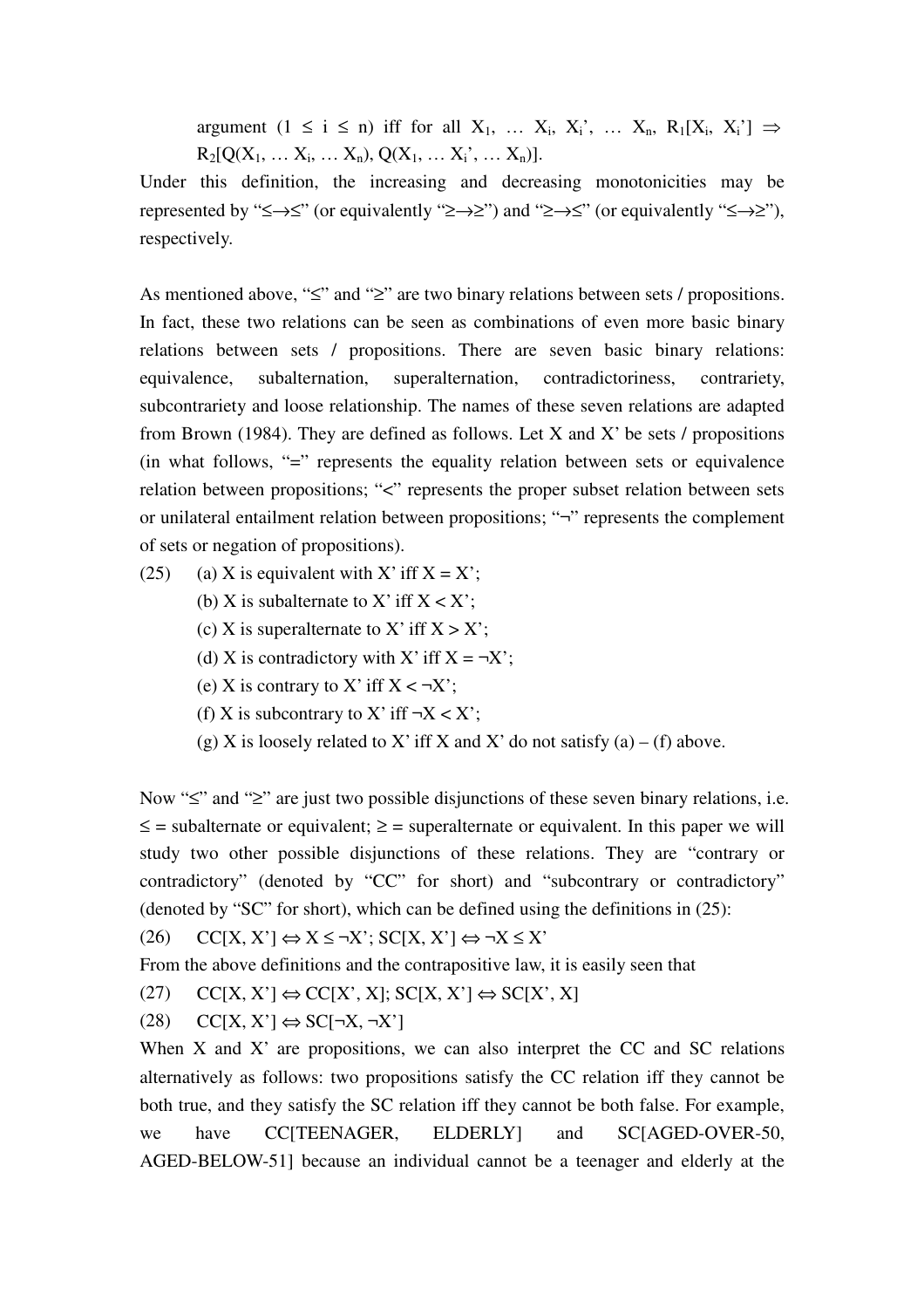same time, whereas an individual must be either aged over 50 or aged below 51.

By instantiating  $R_1$  and  $R_2$  in definition (24) as CC and SC, we then have four possible properties of Q: "CC→CC", "CC→SC", "SC→CC" and "SC→SC". These four properties will henceforth be called "opposition properties" (OPs). We say that Q is "o(pposition)-sensitive" in a certain argument iff it possesses any of the aforesaid four OPs in that argument. Otherwise, it is o-insensitive in that argument<sup>5</sup>. Moreover, we will denote the sets of GQs possessing or not possessing a certain OP in a certain argument by placing a "+" or "–" sign on the left-hand side (representing the left or nominal argument(s)) and right-hand side (representing the right or predicative argument(s)) of the name of the OP. For example,  $-CC \rightarrow CC +$  denotes the set of those GQs that are  $CC \rightarrow CC$  in the right but not left argument.

For example, it will be shown below that EVERY  $\in$  –CC $\rightarrow$ CC+. An illustration of the fact that EVERY is  $CC \rightarrow CC$  in the right argument can be found in (4) above. In that example, the two right arguments "is elderly" and "is a teenager" satisfy the CC relation and the two propositions "Every member is elderly" and "Every member is a teenager" also satisfy the CC relation. To illustrate that EVERY is **NOT** CC→CC in the left argument, we note that although "elderly" and "teenager" satisfy the CC relation, the two propositions "Every elderly is member of this club" and "Every teenager is member of this club" do not satisfy the CC relation (i.e. they can be both true), because we can imagine a club that includes every elderly and teenager (in a suitable universe) as its member.

Note that sometimes it is useful to view the entailment and equivalence relations between quantified statements as set-theoretic relations between GQs. To this end, we first reinterpret GQs as sets. Using determiners as an example (note that the following definitions can be generalized to other types of GQs), we can interpret any determiner as a second-order set of ordered pairs of sets. For example, we have

(29) EVERY =  $\{ : A \subset B\}$ 

 $\overline{a}$ 

Based on the above reinterpretation, we can then define the following set-theoretic relations between determiners. Let Q, Q' be determiners.

- (30)  $Q \subseteq Q'$  iff with respect to every model and every A, B,  $Q(A, B) \Rightarrow Q'(A, B)$ .
- (31)  $Q = Q'$  iff with respect to every model and every A, B,  $Q(A, B) \Leftrightarrow Q'(A, B)$ .

<sup>&</sup>lt;sup>5</sup> Note that we may talk about "o-sensitivity" on either the GQ level or the argument level. Using EVERY(A, B) as an example, on the GQ level, we say that the o-sensitivity of EVERY is, subject to certain conditions, SC→CC in the left argument and CC→CC in the right argument; on the argument level, we say that the o-sensitivities of the arguments A and B under EVERY are SC→CC and CC→CC, respectively.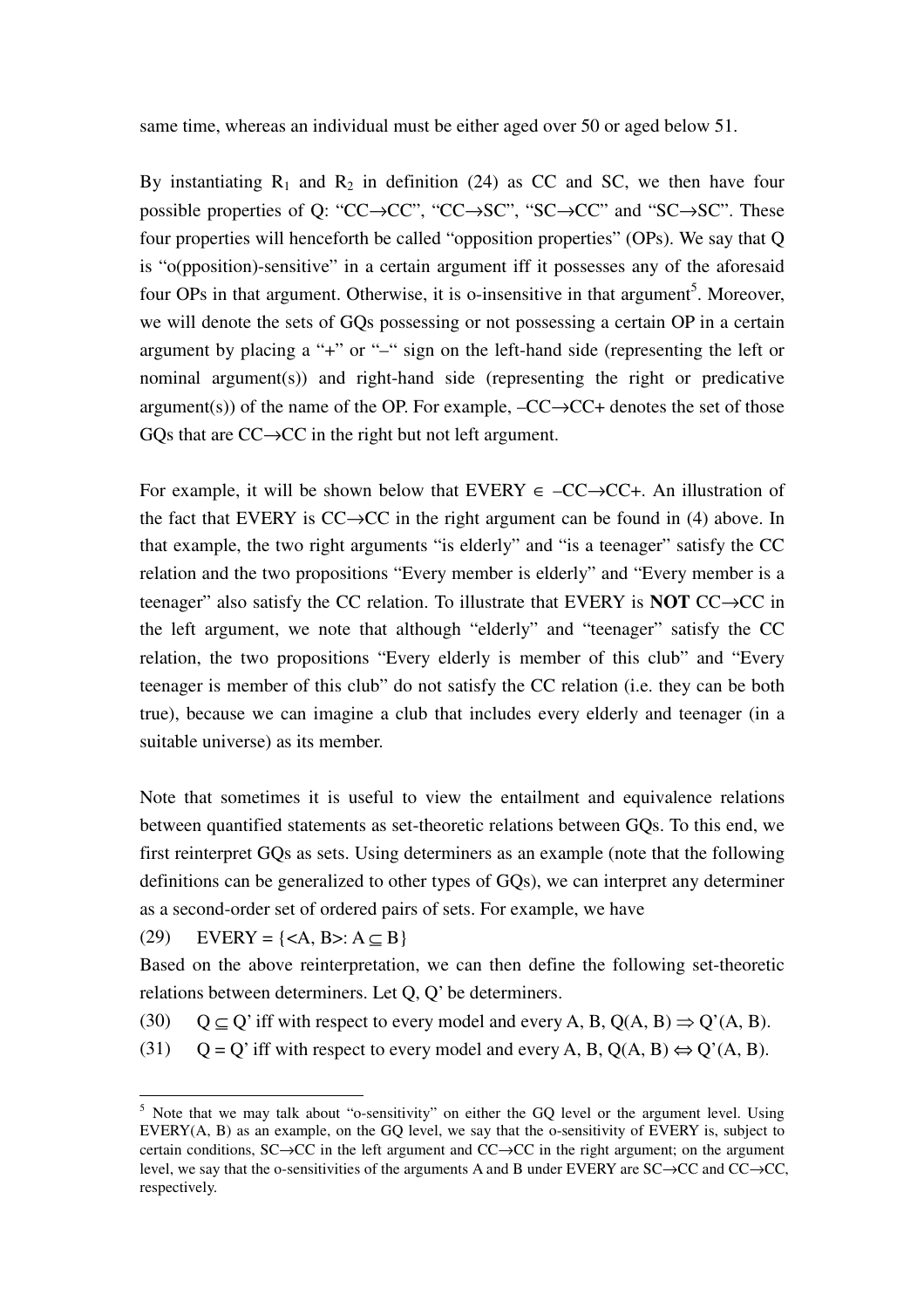For illustration, using the truth conditions of GQs, one can easily derive

- (32)  $(EXACTLY r OF) \subseteq (AT LEAST r OF)$
- $(33)$  MOST = (MORE THAN 1/2 OF)

In Classical Logic, we have the subalternate relation "Every A is  $B \Rightarrow$  Some A is B". But under the modern interpretation of EVERY, this relation is valid only under the condition that A is non-empty. Now, under the above reinterpretation, we can express this conditionally valid relation as

(34) Within the domain  $\{\langle A, B \rangle : A \neq \emptyset\}$ , EVERY  $\subset$  SOME.

## **3. O-Sensitivities of Monadic GQs (Single OP)**

Having defined the necessary notions, our next task is to derive rules for determining the o-sensitivities of monadic GQs. We first state and prove the following general theorems:

**Theorem 1** Let Q be a GQ with n arguments. Then with respect to the i<sup>th</sup> argument, Q possesses a certain OP iff each of  $\neg Q$ ,  $Q\neg_i$  and  $Q^{di}$ possesses a different OP according to the following table:

|                     | $\neg$ O            | U¬։                 | O <sup>di</sup>     |
|---------------------|---------------------|---------------------|---------------------|
| $CC \rightarrow CC$ | $CC \rightarrow SC$ | $SC \rightarrow CC$ | $SC \rightarrow SC$ |
| $CC \rightarrow SC$ | $CC \rightarrow CC$ | $SC \rightarrow SC$ | $SC \rightarrow CC$ |
| $SC \rightarrow CC$ | $SC \rightarrow SC$ | $CC \rightarrow CC$ | $CC \rightarrow SC$ |
| $SC \rightarrow SC$ | $SC \rightarrow CC$ | $CC \rightarrow SC$ | $CC \rightarrow CC$ |

**Proof:** Here we only prove the first row of the table. The remaining rows can be proved similarly. By definitions (24) and (26), O is  $CC \rightarrow CC$  in the i<sup>th</sup> argument iff (35)  $CC[X_i, X_i'] \Rightarrow Q(X_1, \ldots, X_i, \ldots, X_n) \leq \neg Q(X_1, \ldots, X_i', \ldots, X_n)$ Now (35) is equivalent to

(36)  $CC[X_i, X_i'] \Rightarrow \neg(\neg Q)(X_1, \dots, X_i, \dots, X_n) \leq (\neg Q)(X_1, \dots, X_i, \dots, X_n)$ 

Substituting the arbitrary  $X_i$  and  $X_i$ ' by their negations and using (28) and the definitions of inner negation and dual, (35) and (36) can be rewritten as

(37)  $SC[X_i, X_i'] \implies (Q\neg_i)(X_1, \dots, X_i, \dots, X_n) \le \neg (Q\neg_i)(X_1, \dots, X_i, \dots, X_n)$ 

 $\text{SC}[X_i, X_i] \Rightarrow \neg (Q^{di})(X_1, \dots, X_i, \dots, X_n) \leq (Q^{di})(X_1, \dots, X_i, \dots, X_n)$ 

From (36) – (38), we may conclude that  $\neg Q$  is CC $\rightarrow$ SC,  $Q\neg$ <sub>i</sub> is SC $\rightarrow$ CC and  $Q^{di}$  is SC $\rightarrow$ SC in the i<sup>th</sup> argument.  $\square$ 

**Theorem 2** Let  $Q_1$  and  $Q_2$  be GQs of the same type with  $Q_1 \subset Q_2$ . (a) If  $O_2$  is CC→CC (SC→CC) in the i<sup>th</sup> argument, so is  $O_1$ . (b) If  $O_1$  is CC $\rightarrow$ SC (SC $\rightarrow$ SC) in the i<sup>th</sup> argument, so is  $O_2$ .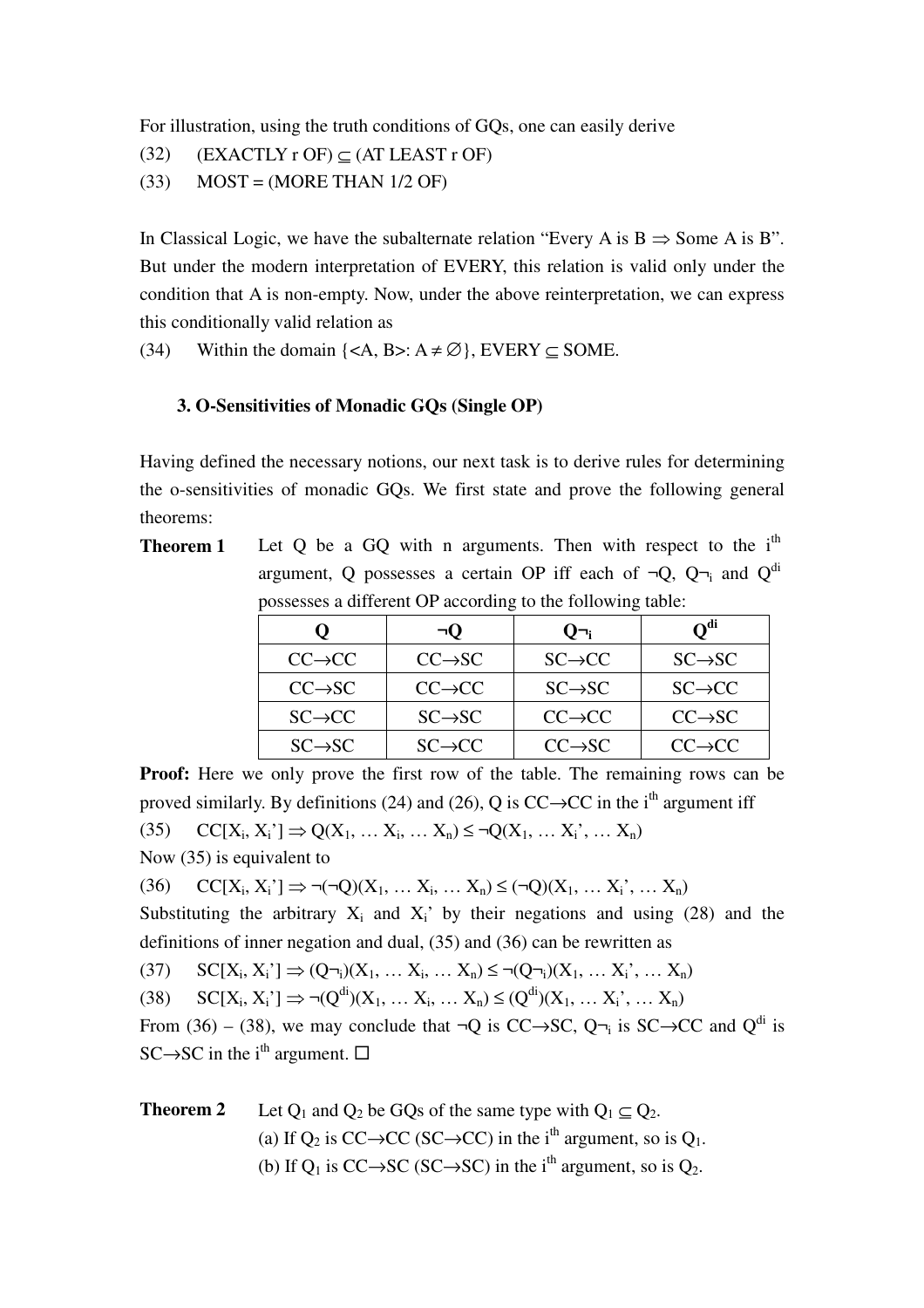# **Proof:**

(a) Suppose CC[X<sub>i</sub>, X<sub>i</sub>'] and  $||Q_1(X_1, \ldots, X_i, \ldots, X_n)|| = 1^{-6}$ , then since  $Q_1 \subseteq Q_2$ , we have  $||Q_2(X_1, \ldots, X_i, \ldots, X_n)|| = 1$ . But since  $Q_2$  is CC $\rightarrow$ CC in the i<sup>th</sup> argument, we have  $||Q_2(X_1, \ldots, X_i)| = 0$ . By  $Q_1 \subseteq Q_2$  again, we have  $||Q_1(X_1, \ldots, X_i)|$ ...  $X_n$ | = 0. We have thus proved that  $CC[Q_1(X_1, ... X_i, ... X_n), Q_1(X_1, ... X_i, ... X_n)]$ i.e.  $Q_1$  is CC→CC in the i<sup>th</sup> argument. The proof for the case SC→CC is exactly the same.

(b) Suppose CC[X<sub>i</sub>, X<sub>i</sub>'] and  $||Q_2(X_1, \ldots, X_i, \ldots, X_n)|| = 0$ , then since  $Q_1 \subseteq Q_2$ , we have  $||Q_1(X_1, \ldots X_i, \ldots X_n)|| = 0$ . But since  $Q_1$  is CC→SC in the i<sup>th</sup> argument, we have  $||Q_1(X_1, \ldots, X_i)| = 1$ . By  $Q_1 \subseteq Q_2$  again, we have  $||Q_2(X_1, \ldots, X_i)|$ ...  $X_n$ | = 1. We have thus proved that  $SC[Q_2(X_1, ... X_i, ... X_n), Q_2(X_1, ... X_i, ..., X_n)],$ i.e.  $Q_2$  is CC→SC in the i<sup>th</sup> argument. The proof for the case SC→SC is exactly the same.  $\square$ 

**Theorem 3** Let Q be a determiner and Π be one of the four OPs. (a) Q is  $\Pi$  in one argument iff  $Q^{-1}$  is  $\Pi$  in the other argument. (b) If Q is symmetric, then Q is  $\Pi$  in both or neither of its arguments.

# **Proof:**

(a) Here we only prove the case when  $\Pi = CC \rightarrow CC$ . The proofs of the other cases are similar. Suppose  $CC[X_1, X_1']$  and Q is  $CC \rightarrow CC$  in the left argument. Then we have  $Q(X_1, X_2) \Rightarrow \neg Q(X_1', X_2)$ , which may be rewritten as  $(Q^{-1})(X_2, X_1) \Rightarrow \neg (Q^{-1})(X_2, X_2)$  $X_1$ <sup>'</sup>). This shows that  $O^{-1}$  is  $CC \rightarrow CC$  in the right argument. Similarly, we can prove that Q is CC→CC in the right argument iff  $Q^{-1}$  is CC→CC in the left argument.

(b) Let Q be symmetric, then by (18) and (19), Q is self-converse, i.e.  $Q = Q^{-1}$ . So by (a), Q is  $\Pi$  in one argument iff it is  $\Pi$  in the other argument, i.e. Q is  $\Pi$  in both or neither of its arguments.  $\square$ 

**Theorem 4** Let Q be a contrapositive determiner. Then Q is CC→CC in an argument iff it is  $SC \rightarrow CC$  in the other argument. Q is  $CC \rightarrow SC$  in an argument iff it is SC→SC in the other argument.

**Proof**: Suppose Q is  $CC \rightarrow CC$  in the right argument and  $SC[A, A']$ , which by (28) is equivalent to CC[¬A, ¬A']. Let  $||Q(A, B)|| = 1$ . By contrapositivity of Q, this is equivalent to  $||Q(\neg B, \neg A)|| = 1$ . But then we must have  $||Q(\neg B, \neg A')|| = 0$ . By contrapositivity of Q again, this is in turn equivalent to  $||Q(A, B)|| = 0$ . We have thus proved that SC[A, A']  $\Rightarrow$  CC[Q(A, B), Q(A', B)], i.e. Q is SC $\rightarrow$ CC in the left

<sup>&</sup>lt;sup>6</sup> In this paper, we use  $||p||$  to denote the truth value of a proposition p.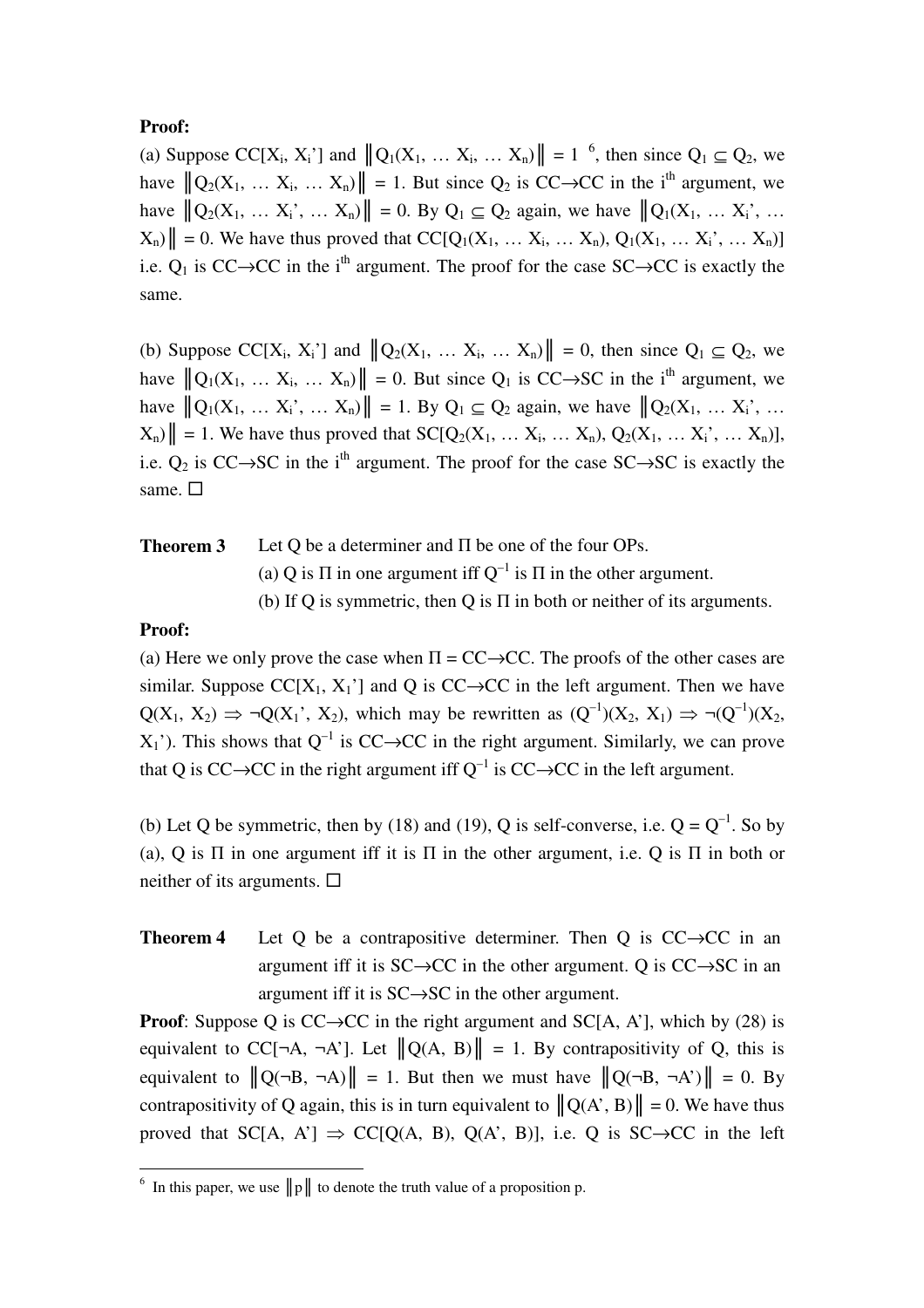argument. Similarly, we can prove that if Q is  $SC \rightarrow CC$  in the left argument, then Q is  $CC \rightarrow CC$  in the right argument. The proofs for the cases that Q is  $CC \rightarrow CC$  in the left argument and CC $\rightarrow$ SC in either argument follow the same line.  $\Box$ 

The above are general principles. We also need the following particular result:

**Theorem 5** (AT LEAST r OF)  $(1/2 < r < 1)$  is CC $\rightarrow$ CC in the right argument. (MORE THAN r OF) ( $1/2 \le r < 1$ ) is CC $\rightarrow$ CC in the right argument. (BETWEEN q AND r OF) ( $0 < q \le r < 1$ ) is not CC $\rightarrow$ CC in the left argument.

**Proof:** We first prove (AT LEAST r OF)  $(1/2 < r < 1)$  is CC $\rightarrow$ CC in the right argument. Let  $\|(AT LEAST \, r \, OF)(A, B)\| = 1$  and  $CC[B, B']$ . Then by (26),  $B \subseteq \neg B'$ . Since (AT LEAST r OF) is increasing in the right argument by a standard result in GQT, we have  $\|(AT LEASTr OF)(A, \neg B')\| = 1$ , which is equivalent to  $\|(AT MOST)$  $1 - r \text{ OF}(A, B')$  = 1. Since  $1/2 < r < 1$ , this entails  $\|(LESS)$  THAN r OF $)(A, B') \|$  = 1, which is equivalent to  $\|\neg(AT LEAST T OF)(A, B')\| = 1$ . We have thus shown that CC $[(AT LEAST r OF)(A, B), (AT LEAST r OF)(A, B')]$ . Thus,  $(AT LEAST r OF)$  is CC $\rightarrow$ CC in the right argument. The fact that (MORE THAN r OF) (1/2  $\le$  r < 1) is  $CC \rightarrow CC$  in the right argument can be proved similarly.

Next we show that (BETWEEN q AND r OF) ( $0 < q \le r < 1$ ) is not CC $\rightarrow$ CC in the left argument by devising a method for constructing counterexamples for any  $0 < q \le$ r < 1. Choose any rational number x/y such that  $q \le x/y \le r$ . Construct two finite sets A and A' such that  $|A| = |A'| = y$  and  $A \cap A' = \emptyset$ . Choose a subset X of A and a subset X' of A' such that  $|X| = |X'| = x$ . Then set  $B = X \cup X'$ . It is easy to check that with these predicates, we have CC[A, A'] and  $\|$ (BETWEEN q AND r OF)(A, B) $\|$  =  $\|$ (BETWEEN q AND r OF)(A', B) $\| = 1$ . In other words, we do not have CC[(BETWEEN q AND r OF) $(A, B)$ , (BETWEEN q AND r OF) $(A', B)$ ], thus completing the proof.  $\square$ 

Based on this particular result and the general theorems above, we can then determine the o-sensitivities of the proportional determiners. For example, let  $1/2 < r < 1$ , then since (EXACTLY r OF)  $\subset$  (AT LEAST r OF) and (EXACTLY r OF) = (BETWEEN r AND r OF), from Theorems 5 and 2, we have (EXACTLY r OF), (AT LEAST r OF)  $\epsilon$  –CC→CC+ for  $1/2 < r < 1$ . Next let  $1/2 \le r < 1$ . By Theorem 5, we already know that (MORE THAN r OF) is  $CC \rightarrow CC$  in the right argument. Moreover, since  $(EXACTLY r + \epsilon \text{ OF}) \subset (MORE THAN r \text{ OF})$ , where  $\epsilon$  represents any small positive number such that  $1/2 < r + \epsilon < 1$ , by Theorem 2, we know that (MORE THAN r OF) is not  $CC \rightarrow CC$  in the left argument. Thus, we have (MORE THAN r OF)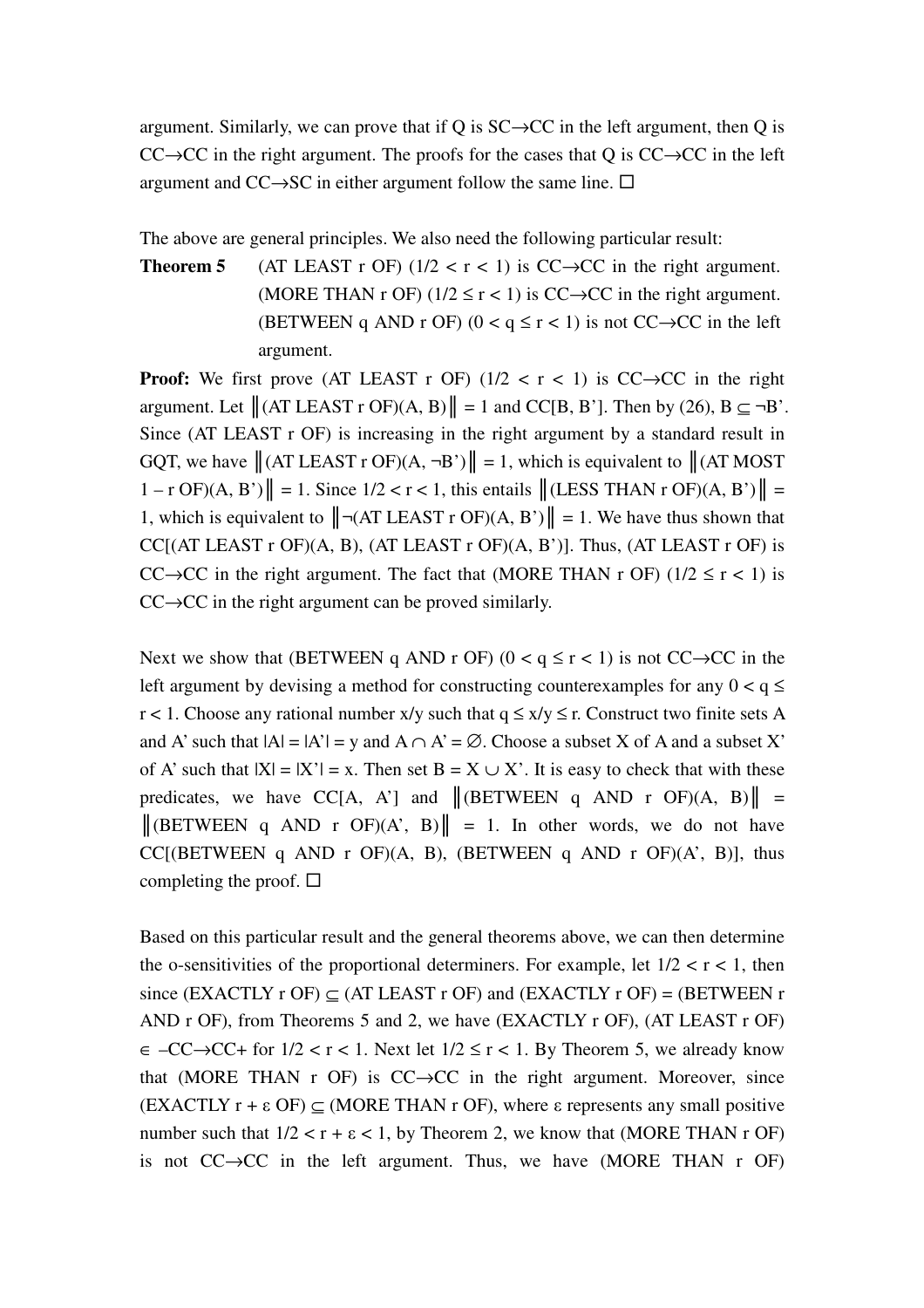$\epsilon$  –CC $\rightarrow$ CC+ for  $1/2 \le r < 1$ .

 $\overline{a}$ 

We next consider the classical determiner SOME. First we observe that there is the relation (AT LEAST r OF)  $(0 < r \le 1/2) \subseteq$  SOME, on condition that  $A \ne \emptyset^7$ . Now it can be shown that (AT LEAST r OF) is SC $\rightarrow$ SC in the right argument for  $0 < r \le 1/2^8$ . So by Theorem 2(b), we know that SOME is  $SC \rightarrow SC$  in the right argument on condition that  $A \neq \emptyset$ . Note that this condition is essential because when  $A = \emptyset$ ,  $\|\text{SOME}(\emptyset, B)\| = 0$  for any B, and so we can never have SC[B, B']  $\Rightarrow$  SC[SOME( $\emptyset$ , B), SOME( $\emptyset$ , B')]. As for the left argument of SOME, by symmetry of SOME and Theorem 3(b), we know that SOME is  $SC \rightarrow SC$  in the left argument subject to certain condition. One can easily verify that this condition is  $B \neq \emptyset$ . The above fact will be represented succinctly by SOME  $\in$  +SC $\rightarrow$ SC+ (B  $\neq \emptyset$ ; A  $\neq \emptyset$ )<sup>9</sup>.

Since EVERY is the right dual of SOME, by Theorem 1, we may conclude that EVERY is CC→CC in the right argument subject to certain condition. One can easily verify that this condition is  $A \neq \emptyset$ . Since EVERY is contrapositive according to Zuber (2007), by Theorem 4, EVERY is SC $\rightarrow$ CC in the left argument subject to B  $\neq$  U where U represents the universe. Again this condition is essential because when  $B = U$ ,  $\|\text{EVERY}(A, U)\| = 1$  for any A, and so we can never have SC[A, A']  $\Rightarrow$  $CC[EVERY(A, U), EVERY(A', U)]$ . The above fact will be represented succinctly by EVERY  $\in$  +SC $\rightarrow$ CC–  $\cap$  -CC $\rightarrow$ CC+ (B  $\neq$  U; A  $\neq$   $\emptyset$ )<sup>10</sup>. The o-sensitivities of some other determiners can be determined in a similar way.

Regarding the absolute determiners and quantity comparative structured GQs, we have the following negative results:

**Theorem 6** Every absolute numerical determiner listed in Appendix 1, i.e. (AT LEAST n)  $(n > 1)$ ,  $(AT MOST n) (n > 0)$ ,  $(MORE THAN n) (n > 0)$ , (FEWER THAN n)  $(n > 1)$ ,  $(EXACTLY$  n)  $(n > 0)$ ,  $(BETWERN$  m AND n)  $(0 < m < n)$ , (ALL EXCEPT n)  $(n > 0)$ , is o-insensitive in all arguments.

**Proof:** According to Table 1 (see below), for a certain OP and a certain argument,

<sup>&</sup>lt;sup>7</sup> By Appendix 1, when A =  $\emptyset$ , then for any B, (AT LEAST r OF)(A, B) is trivially true while SOME(A, B) is trivially false, and the relation (AT LEAST r OF)  $\subset$  SOME cannot hold.

<sup>&</sup>lt;sup>8</sup> By Theorem 5, (MORE THAN r OF) ( $1/2 \le r < 1$ ) is CC $\rightarrow$ CC in the right argument. Since the right dual of (MORE THAN r OF) is (AT LEAST  $1 - r$  OF), by Theorem 1, (AT LEAST  $1 - r$  OF)  $(0 < 1 - r)$  $\leq$  1/2) is SC→SC in the right argument. Replacing the arbitrary 1 – r by r, we obtain the result: (AT LEAST r OF)  $(0 < r \le 1/2)$  is SC $\rightarrow$ SC in the right argument.

<sup>&</sup>lt;sup>9</sup> The conditions B  $\neq \emptyset$ ; A  $\neq \emptyset$  are ordered such that the first (second) condition corresponds to the left (right) argument of the determiner.

<sup>&</sup>lt;sup>10</sup> The fact that EVERY is neither SC→CC in the right argument nor CC→CC in the left argument can be established by constructing counterexamples.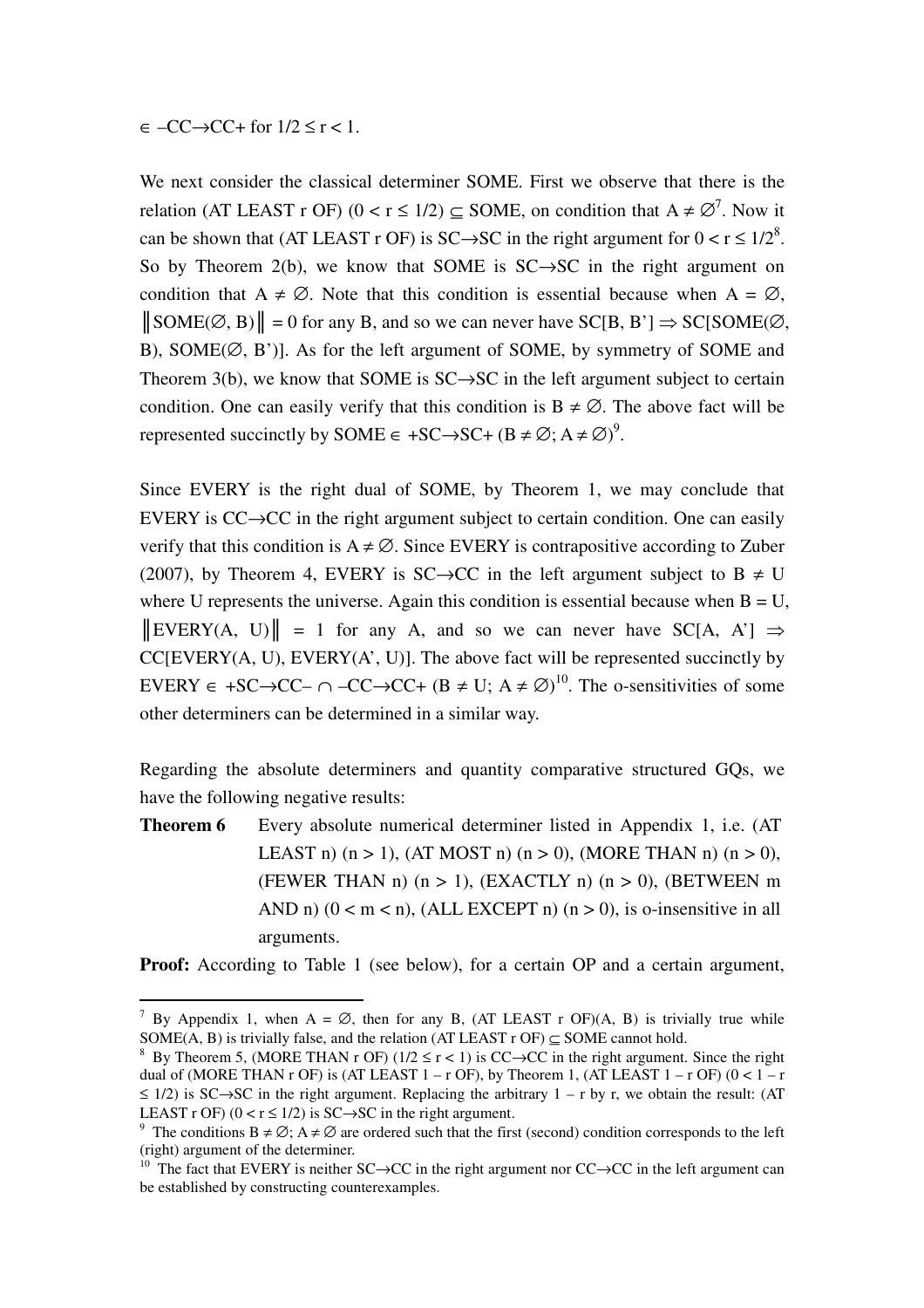there will be a classical determiner or a proportional determiner (with a certain range of r) that does not possess that OP in that argument. Now, an absolute numerical determiner can be made equivalent to a classical or proportional determiner by setting an appropriate cardinality of its left or right argument. Thus, given an absolute numerical determiner Q, a certain OP and a certain argument, we can construct a model in which Q is equivalent to a suitable classical or proportional determiner that does not possess that OP in that argument. This model will also be a counterexample showing that the absolute numerical determiner does not possess that OP in that argument. Thus, every absolute numerical determiner is o-insensitive in all arguments.

For example, to show that (AT LEAST n) (n > 1) is not  $SC \rightarrow SC$  in the right argument, we first observe that  $(AT LEAST n)(A, B)$  is equivalent to  $EVERY(A, B)$  in a model where  $|A| = n$ . Since EVERY is not SC $\rightarrow$ SC in the right argument, we then construct a model in which  $|A| = n$  and EVERY is not SC $\rightarrow$ SC in the right argument, such as the following:  $U = \{x_1, \ldots x_{n+1}\}, A = \{x_1, \ldots x_n\}, B = \{x_1, \ldots x_{n-1}, x_{n+1}\}, B' = \{x_2, \ldots$  $x_n$ ,  $x_{n+1}$ . Then we have SC[B, B'], and  $\|\text{EVERY}(A, B)\| = \|\text{EVERY}(A, B')\| = 0$ , i.e. SC[EVERY(A, B), EVERY(A, B')] is not true in this model. Note that this model is also a counterexample showing that (AT LEAST n) (n > 1) is not  $SC \rightarrow SC$  in the right argument.  $\square$ 

# **Theorem 7** Every quantity comparative structured GQ listed in Appendix 1, e.g. (MORE … THAN …), (PROPORTIONALLY MORE … THAN …), etc, is o-insensitive in all arguments.

**Proof**: To prove this, we may construct counterexamples to show that a certain GQ does not possess a certain OP in a certain argument. Some of these counterexamples are given in Appendix 2. Note that apart from the counterexamples shown there, we can derive many others based on the properties of these GQs. For example, since (EXACTLY AS MANY … AS …) is symmetric with respect to its first and second arguments, i.e. (EXACTLY AS MANY ... AS ...)( $A_1$ ,  $A_2$ , B)  $\Leftrightarrow$  (EXACTLY AS MANY  $\dots$  AS  $\dots$ )(A<sub>2</sub>, A<sub>1</sub>, B), from a counterexample for the first argument of this GQ, e.g. (e) in Appendix 2, one can immediately derive a counterexample for the second argument by exchanging the roles of  $A_1$  and  $A_2$  in (e). Likewise, since (MORE … THAN …) and (FEWER … THAN …) are converses with respect to the first and second arguments, i.e. (MORE ... THAN ...)( $A_1$ ,  $A_2$ , B)  $\Leftrightarrow$  (FEWER ... THAN  $\ldots$ )(A<sub>2</sub>, A<sub>1</sub>, B), from a counterexample for the third argument of (MORE  $\ldots$ THAN …), e.g. (c) in Appendix 2, one can immediately derive a counterexample for the third argument of (FEWER  $\dots$  THAN  $\dots$ ) by exchanging the roles of  $A_1$  and  $A_2$  in (c). Moreover, we can also make use of the entailment relations between these GQs.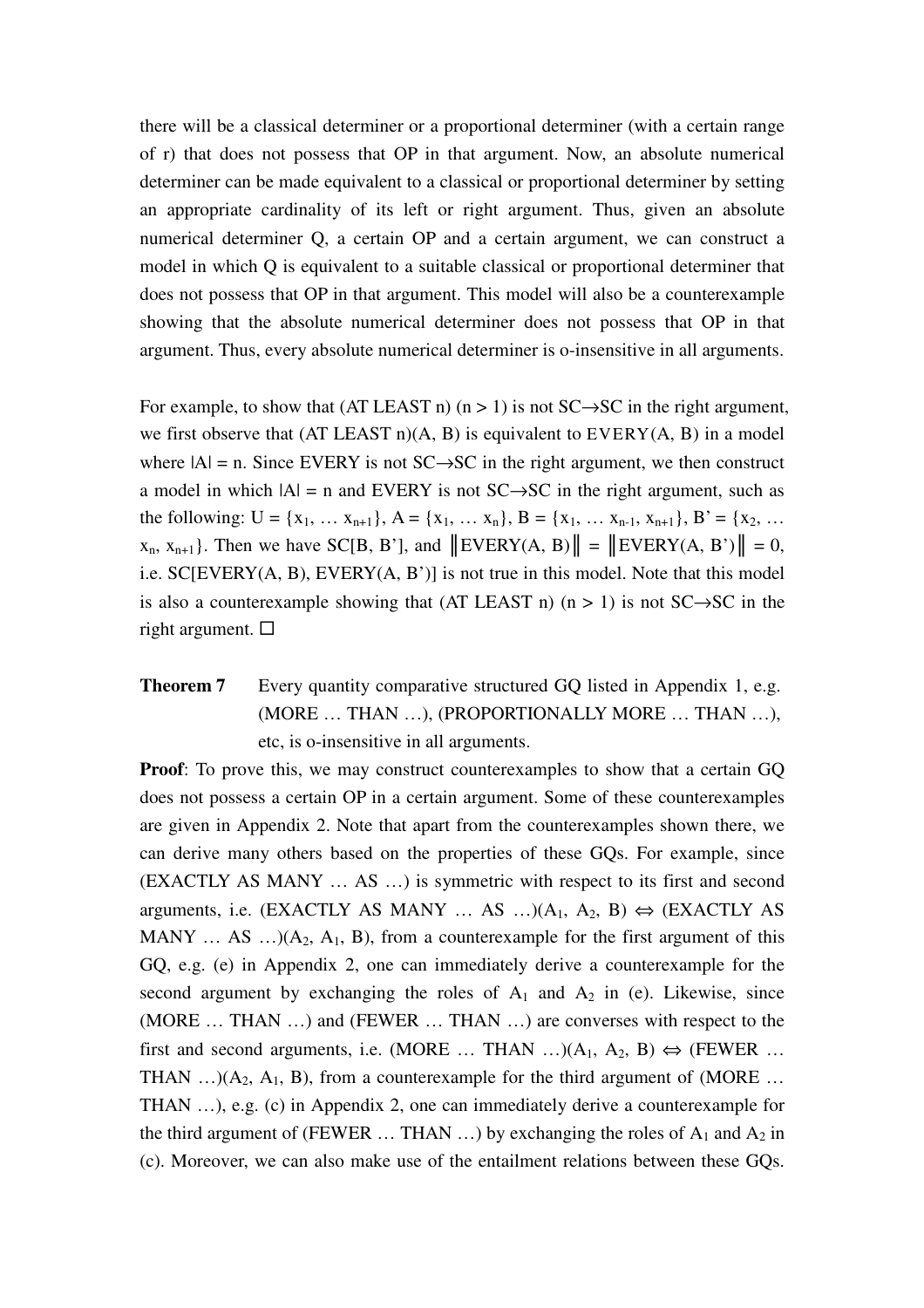For example, (a) in Appendix 2 can be used as a counterexample to show that (MORE ... THAN ...) is not  $CC \rightarrow CC$  in the first argument, i.e.  $CC[A_1, A_1']$  and  $\|(\text{MORE} \dots \text{THAN} \dots)(A_1, A_2, B)\| = \|(\text{MORE} \dots \text{THAN} \dots)(A_1, A_2, B)\| = 1.$ But since  $\|$ (MORE ... THAN ...)(A<sub>1</sub>, A<sub>2</sub>, B) $\| = 1 \Rightarrow$   $\|$ (FEWER ... THAN ...)(A<sub>1</sub>,  $A_2, B$ )|| = 0, one can also use (a) to show that  $\|$ (FEWER ... THAN ...)(A<sub>1</sub>, A<sub>2</sub>, B)||  $= \left\| \times \text{FEWER} \dots \text{THAN} \dots \right| (A_1, A_2, B) \right\| = 0.$  Thus, (a) also serves as a counterexample showing that (FEWER … THAN …) is not CC→SC in the first argument. In this way, one can construct all the required counterexamples based on those given in Appendix 2.  $\Box$ 

Based on the above results, we can derive valid inferences. For example, the following are instances exemplifying the facts that (AT LEAST 3/4 OF) is  $CC \rightarrow CC$  in the right argument and SOME is SC→SC in the right argument on condition that its left argument is non-empty:

- (39) CC["At least 3/4 of the members are teenagers", "At least 3/4 of the members are elderly"]
- (40) (Given that there is some member.) SC["Some member is aged over 50", "Some member is aged below 51"]

# **4. O-Sensitivities of Monadic GQs (Multiple OPs)**

In the previous section, we have only considered the case in which a GO possesses a single OP in an argument. In this section, we will consider the possibility that a GQ may possess more than one OP in the same argument. To do this, we need to introduce some new notions $11$ :

- (41) Let Q be a GQ with n arguments. Q is perfectly consistent in the  $i<sup>th</sup>$  argument iff  $Q(X_1, \ldots, X_i, \ldots, X_n) \Rightarrow \neg Q(X_1, \ldots, Y, \ldots, X_n)$  where Y is any subset or superset of  $\neg X_i$ .
- (42) Let O be a GO with n arguments. O is perfectly complete in the  $i<sup>th</sup>$  argument iff  $\neg Q(X_1, \dots X_i, \dots X_n) \Rightarrow Q(X_1, \dots Y, \dots X_n)$  where Y is any subset or superset of  $\neg X_i$ .

We have the following theorem:

 $\overline{a}$ 

**Theorem 8** Let Q be a GQ with n arguments. With respect to the  $i<sup>th</sup>$  argument, (a) It is impossible for Q to be  $CC \rightarrow CC$  and  $CC \rightarrow SC$ . (b) It is impossible for Q to be  $SC \rightarrow CC$  and  $SC \rightarrow SC$ .

<sup>&</sup>lt;sup>11</sup> The notions of "perfect consistency" and "perfect completeness" are generalizations of the notions of "consistency" and "completeness" in Zwarts (1996).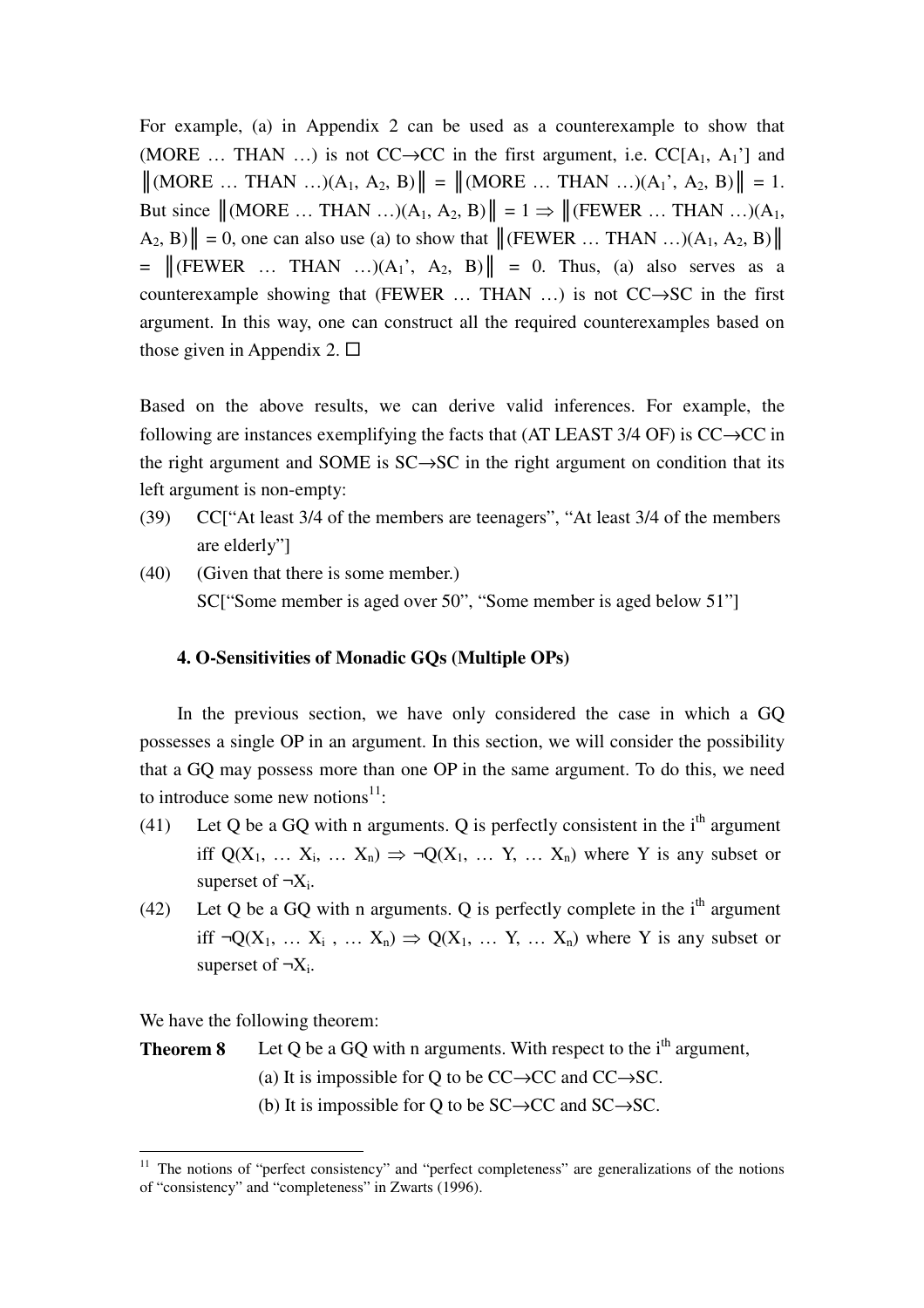(c) Q is  $CC \rightarrow CC$  and  $SC \rightarrow SC$  iff Q is self-dual and increasing. (d) Q is  $SC \rightarrow CC$  and  $CC \rightarrow SC$  iff Q is self-dual and decreasing. (e) Q is CC→CC and SC→CC iff Q is perfectly consistent. (f) Q is  $CC \rightarrow SC$  and  $SC \rightarrow SC$  iff Q is perfectly complete.

## **Proof:**

(a) Suppose Q is  $CC \rightarrow CC$  and  $CC \rightarrow SC$ . Take an arbitrary  $X_i$ . For any particular set of  $X_1, \ldots X_{i-1}, X_{i+1}, \ldots X_n, \|Q(X_1, \ldots X_i, \ldots X_n)\| = 1$  or 0. Let  $\|Q(X_1, \ldots X_i, \ldots X_n)\|$  $= 1$ . Since CC[X<sub>i</sub>, ¬X<sub>i</sub>], we have  $||Q(X_1, \ldots \neg X_i, \ldots X_n)|| = 0$ . Since CC[¬X<sub>i</sub>,  $\emptyset$ ], we then have  $||Q(X_1, \ldots \emptyset, \ldots, X_n)|| = 1$ . But since  $CC[\emptyset, X_i]$ , we then have  $||Q(X_1, \ldots, X_n)|| = 1$ .  $X_i$ ,  $\ldots$   $X_n$ )  $\| = 0$ . Thus, starting from  $\|Q(X_1, \ldots, X_i, \ldots, X_n)\| = 1$ , we can derive  $||Q(X_1, ... X_i, ... X_n)|| = 0$ . Similarly, starting from  $||Q(X_1, ... X_i, ... X_n)|| = 0$ , we can derive  $\|Q(X_1, \ldots, X_i, \ldots, X_n)\| = 1$ . This contradiction shows that it is impossible for Q to be CC→CC and CC→SC. The proof of (b) follows a similar line of reasoning.

(c) First let Q be CC→CC and SC→SC. Then since  $CC[X_i, \neg X_i]$  and  $SC[\neg X_i, X_i]$ , we have  $Q(X_1, \ldots X_i, \ldots X_n) \Rightarrow \neg Q(X_1, \ldots \neg X_i, \ldots X_n)$  and  $\neg Q(X_1, \ldots \neg X_i, \ldots X_n) \Rightarrow$  $Q(X_1, \ldots X_i, \ldots X_n)$ , respectively. Combining the above, we have  $Q(X_1, \ldots X_i, \ldots X_n)$  $\Leftrightarrow \neg Q(X_1, \dots, \neg X_i, \dots, X_n)$ . By (17),  $Q = Q^{di}$ , i.e. Q is self-dual. Next, let  $||Q(X_1, \dots, X_n)||$  $X_i, \ldots, X_n$ | = 1 and  $X_i \subseteq X_i'$ . Then since  $CC[X_i, \neg X_i']$ , we have  $\|Q(X_1, \ldots, \neg X_i')\|$ ,  $\ldots$  $X_n$ )  $\| = 0$ . But since  $SC[\neg X_i', X_i']$ , we have  $\|Q(X_1, \dots, X_i', \dots, X_n)\| = 1$ . Thus, Q is increasing.

Next let Q be self-dual and increasing. Suppose  $||Q(X_1, \ldots, X_i, \ldots, X_n)|| = 1$  and CC[X<sub>i</sub>, X<sub>i</sub>']. Since Q is self-dual, i.e.  $Q = Q^{di}$ , by (17), we have  $||\neg Q(X_1, \dots, \neg X_i, \dots$  $X_n$ | = 1. From CC[X<sub>i</sub>, X<sub>i</sub>'] we have  $X_i' \subseteq \neg X_i$ . Since Q is increasing, by a standard result in GQT,  $\neg Q$  is decreasing and so we have  $||\neg Q(X_1, \dots, X_i; \dots, X_n)|| = 1$ , i.e.  $||Q(X_1, \ldots, X_i, \ldots, X_n)|| = 0$ . So Q is CC→CC. Similarly, one can prove that Q is also  $SC \rightarrow SC$ , thus completing the proof of (c). The proof of (d) follows a similar line of reasoning.

(e) First let Q be CC→CC and SC→CC. When Y is a subset of  $\neg X_i$ , we have CC[X<sub>i</sub>, Y]. From this we have  $Q(X_1, \ldots X_i, \ldots X_n) \Rightarrow \neg Q(X_1, \ldots Y, \ldots X_n)$ . When Y is a superset of  $\neg X_i$ , we have SC[X<sub>i</sub>, Y]. From this we also have Q(X<sub>1</sub>, ... X<sub>i</sub>, ... X<sub>n</sub>)  $\Rightarrow$  $\neg Q(X_1, \ldots, Y, \ldots, X_n)$ . So by definition (41), Q is perfectly consistent.

Next let Q be perfectly consistent and CC[X<sub>i</sub>, X<sub>i</sub>']. By (26), X<sub>i</sub>'  $\subseteq \neg X_i$ . So by (41) we must have  $Q(X_1, \ldots X_i, \ldots X_n) \Rightarrow \neg Q(X_1, \ldots X_i, \ldots X_n)$ . Thus, Q is CC $\rightarrow$ CC.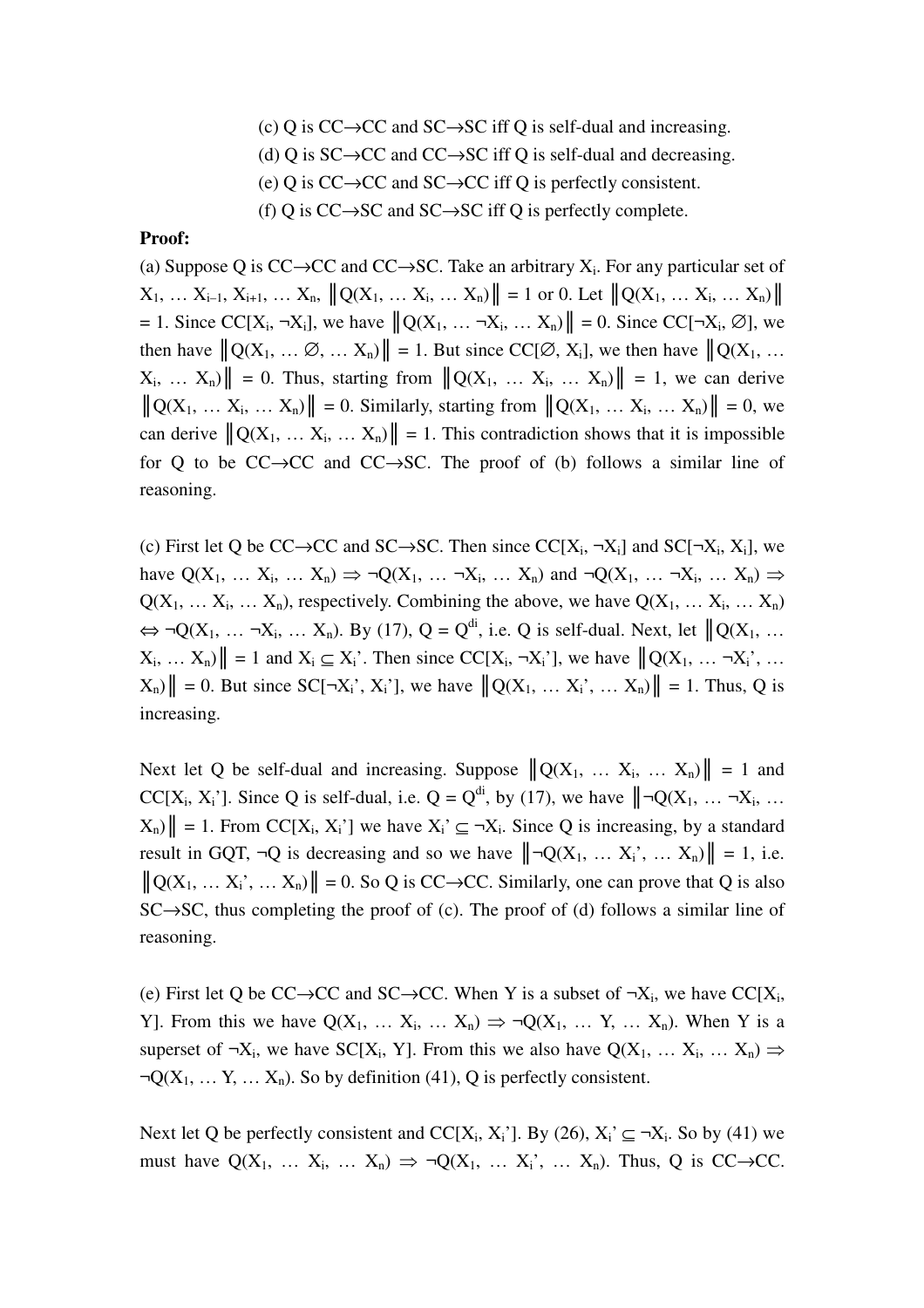Similarly, one can prove that Q is also  $SC \rightarrow CC$ , thus completing the proof of (e). The proof of (f) follows a similar line of reasoning.  $\Box$ 

From Theorem 8(a) and (b), we can deduce that it is impossible for any GQ to possess three or four of the OPs in the same argument. Therefore we need not consider these cases.

According to Theorem 8(c) and (d), we can find GOs that are both  $CC \rightarrow CC$  and SC→SC, or both SC→CC and CC→SC from among the self-duals identified in Keenan (2003, 2008). For example, since singular proper names are increasing self-duals, they are both  $CC \rightarrow CC$  and  $SC \rightarrow SC^{12}$ . Moreover, according to Keenan (2003, 2008), (LESS THAN 1/2 OF) (where the left argument is odd) is a decreasing right self-dual, we thus know that this determiner is both SC→CC and CC→SC in the right argument.

According to Theorem 8(e), we can find GQs that are both  $CC \rightarrow CC$  and  $SC \rightarrow CC$ from among perfectly consistent GQs. But what GQs are these? Among the GQs listed in Appendix 1, the absolute numerical and proportional GQs are in general not perfectly consistent, because their truth conditions are dependent on the cardinalities or proportionalities rather than the member composition of their arguments. For illustration, consider (EXACTLY 3/4 OF). Let me show that this determiner is not perfectly consistent in the right argument by constructing a counterexample. Define finite sets A and B such that  $\|$ (EXACTLY 3/4 OF)(A, B) $\| = 1$ , i.e.  $|A \cap B| / |A|$ 0.75. That means  $|A \cap \neg B| / |A| = 0.25$ . Also define a subset X of  $A \cap B$  such that  $|X| /$  $|A| = 0.5$ . Since  $\neg B$  and X are disjoint, we must have  $|A \cap (\neg B \cup X)| / |A| = 0.25 + 0.5$  $= 0.75$ , and so we have  $\|$ (EXACTLY 3/4 OF)(A, ¬B  $\cup$  X) $\| = 1$ . This model shows that (EXACTLY 3/4 OF) is not perfectly consistent in the right argument.

Thus, perfectly consistent GQs can only be found from among GQs that are not essentially numerical or proportional. It turns out that exceptive determiners, such as (ALL ... EXCEPT  $X_1$ , ... AND  $X_n$ ), whose truth conditions are in the form of a set-theoretic equation are such GQs. Since the truth of a set-theoretic equation depends on the membership composition of the sets involved, changing a set X to a subset or superset of  $\neg X$  will in general make a true equation become false. Consider (ALL ... EXCEPT  $X_1$ , ... AND  $X_n$ ) as an example. Suppose  $\|$ (ALL ... EXCEPT  $X_1, ...$  AND  $X_n(A, B)$  = 1, then we have  $A - B = \{x_1, ... x_n\}$ . That means  $\{x_1, ... x_n\}$ 

 $\overline{a}$  $12$  As for plural proper names, since a plural proper name can be represented by EVERY, for example, "John and Mary" can be represented by  $EVERY(\{j, m\})$ , the OP in its unique argument is the same as that of EVERY in the right argument, i.e. a plural proper name is CC→CC in its unique argument.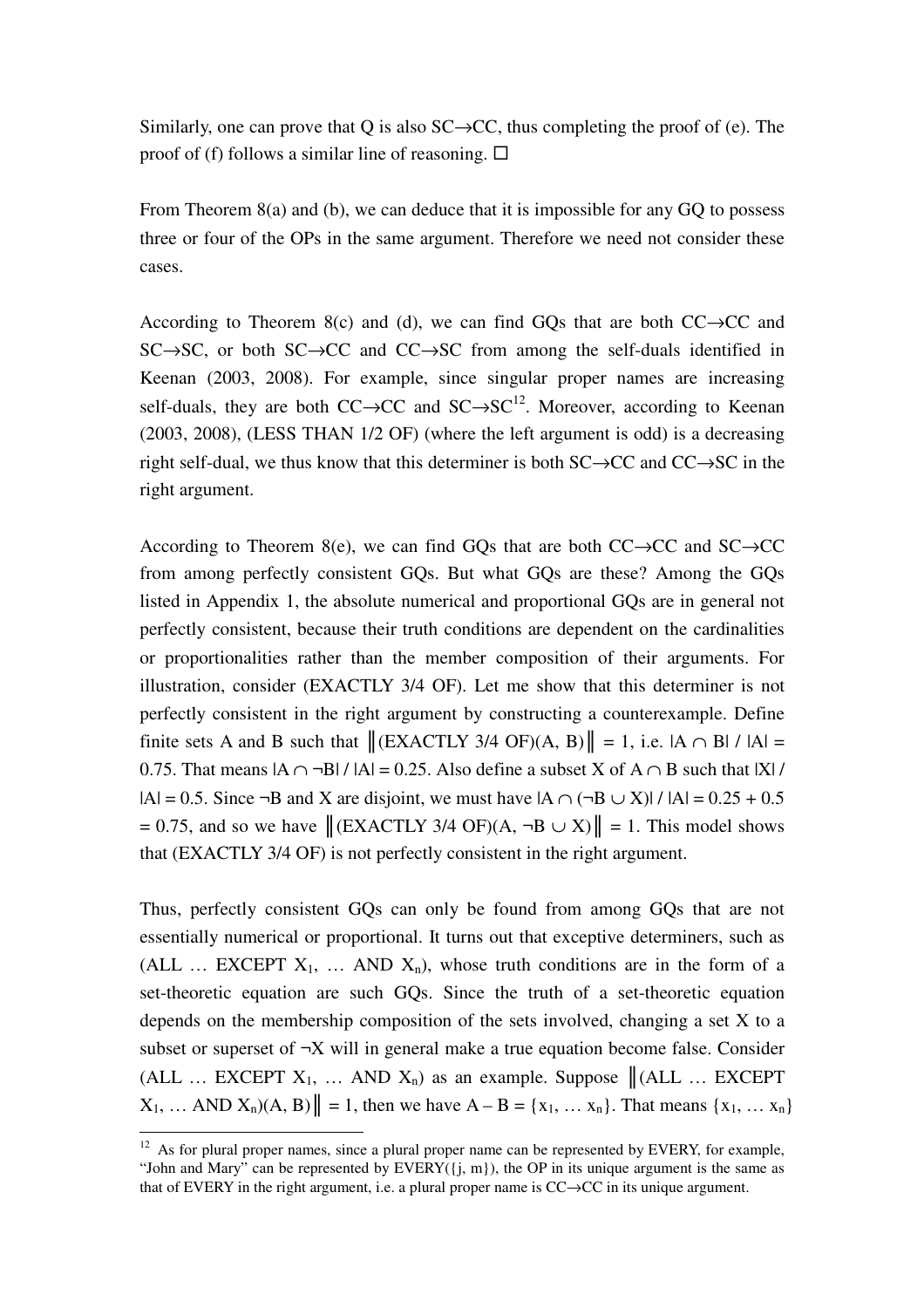is disjoint from B. So provided that  $A - \{x_1, \dots, x_n\} \neq \emptyset$ , we must have  $A - Y \neq$  ${x_1, \ldots, x_n}$ , where Y is any subset or superset of  $\neg B$ . Thus we conclude that (ALL ... EXCEPT  $X_1$ , ... AND  $X_n$ ) is perfectly consistent and is thus both CC $\rightarrow$ CC and SC→CC in the right argument on condition that  $A - \{x_1, \dots, x_n\} \neq \emptyset$ . In a similar fashion, one can conclude that (ALL ... EXCEPT  $X_1$ , ... AND  $X_n$ ) is both CC $\rightarrow$ CC and SC→CC in the left argument on condition that B  $\cup$  {x<sub>1</sub>, ... x<sub>n</sub>}  $\neq$  U.

Apart from the exceptive determiners, the identity comparative structured quantifier (THE SAME … AS …) is also perfectly consistent in its second and third arguments subject to different conditions. In what follows, we will prove that this GQ is perfectly consistent in the second argument on condition that A – (A ∩ B<sub>2</sub>) ≠  $\emptyset$ . Let  $\parallel$  (THE SAME  $\ldots$  AS  $\ldots$ )(A, B<sub>1</sub>, B<sub>2</sub>)|| = 1, i.e.

(43)  $A \cap B_1 = A \cap B_2$ 

This entails

 $\overline{a}$ 

 $(44)$  A ∩ B<sub>2</sub> ⊂ B<sub>1</sub>

First suppose  $Y \subseteq \neg B_1$ . Then we have  $A \cap Y \subseteq \neg B_1$ . Comparing this with (44), one can see that  $A \cap Y \neq A \cap B_2$ , i.e.  $||$  (THE SAME ... AS ...)(A, Y, B<sub>2</sub>) $|| = 0$ . Next suppose  $Y \supseteq \neg B_1$ . On the one hand, by (44) above, we have

(45)  $(A \cap B_2) \cap \neg B_1 = \varnothing$ 

On the other hand, we have  $(A \cap Y) \cap \neg B_1 = A \cap \neg B_1$  (because  $\neg B_1 \subseteq Y$ ). Now  $A \cap \neg B_1 = A \cap \neg B_1$  $\neg B_1 \neq \emptyset$  because otherwise we would have  $A \subseteq B_1$ , which is equivalent to  $A \cap B_1 = A$ . But then by (43) we would have  $A \cap B_2 = A$ , which contradicts the condition that  $A (A \cap B_2) \neq \emptyset$ . Based on the above, we have

 $(46)$   $(A ∩ Y) ∩ ¬B<sub>1</sub> ≠ ∅$ 

By (45) and (46), we conclude that  $A \cap Y \neq A \cap B_2$ , i.e.  $\|$  (THE SAME ... AS ...)(A, Y,  $B_2$ ) $\| = 0$ . We have thus shown that (THE SAME ... AS ...)(A,  $B_1$ ,  $B_2$ )  $\Rightarrow \neg$ (THE SAME ... AS ...)(A, Y, B<sub>2</sub>) where Y is any subset or superset of  $\neg B_1$ . Hence, (THE SAME … AS …) is perfectly consistent in the second argument.

In a similar fashion, one can prove that (THE SAME … AS …) is perfectly consistent in the third argument on condition that  $A - (A \cap B_1) \neq \emptyset$ . By Theorem 8(e), (THE SAME ... AS ...) is both  $CC \rightarrow CC$  and  $SC \rightarrow CC$  in the second and third arguments subject to different conditions. Moreover, one can prove that (THE SAME … AS …) is SC→CC (on condition that  $B_1 \neq B_2$ ) and does not possess other OPs in the first argument (see Appendix 3 for the proof). The above fact can be succinctly represented as (THE SAME … AS …)  $\in$  –CC $\rightarrow$ CC++  $\cap$  +SC $\rightarrow$ CC++ (B<sub>1</sub>  $\neq$  B<sub>2</sub>; A – (A  $\cap$  B<sub>2</sub>)  $\neq$  $\varnothing$ ; A – (A  $\cap$  B<sub>1</sub>)  $\neq \varnothing$ )<sup>13</sup>.

 $13$  Since (THE SAME  $\dots$  AS  $\dots$ ) has one nominal and two predicative arguments, there is one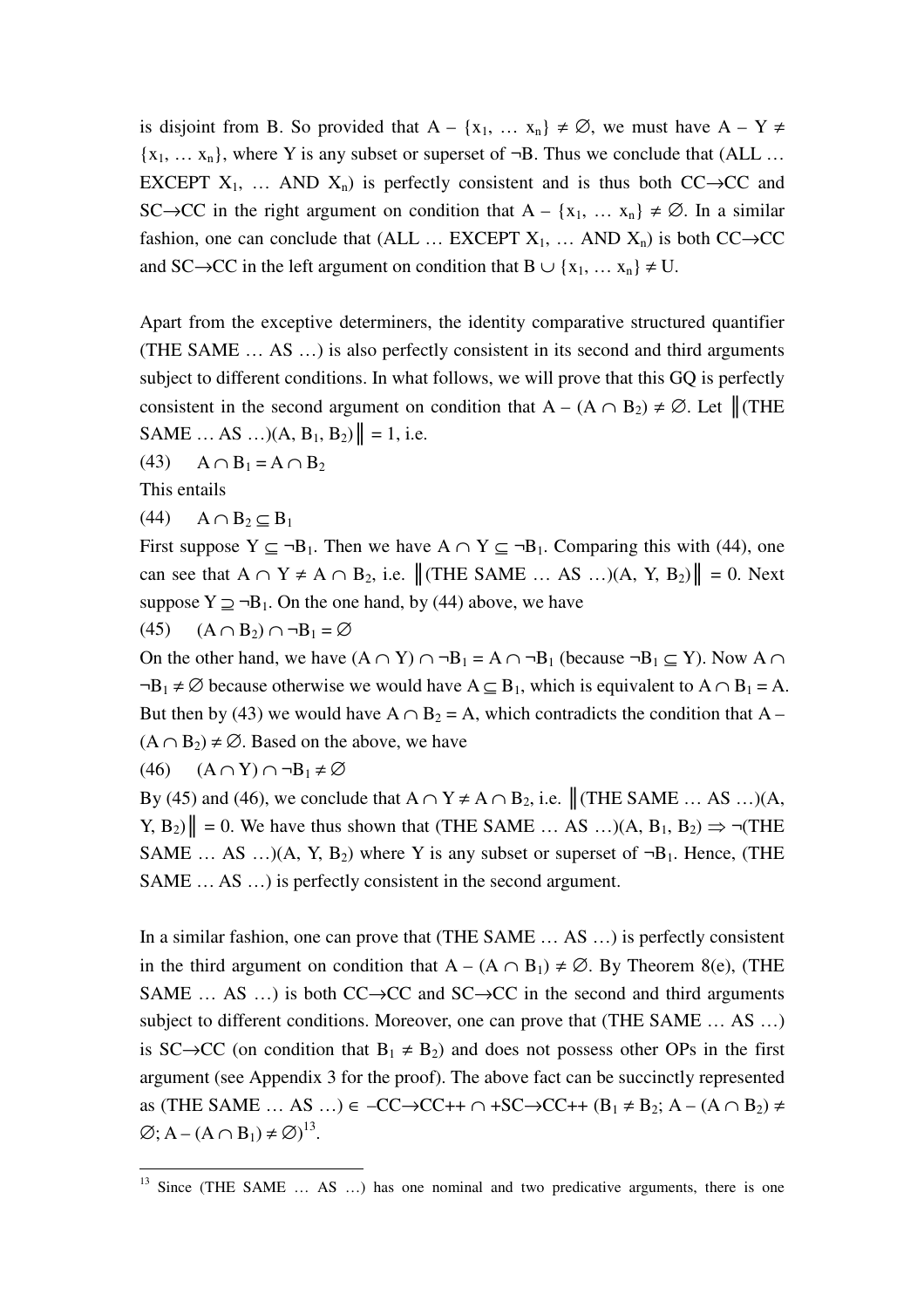Finally, regarding GQs that are both CC→SC and SC→SC, i.e. perfectly complete GQs, by Theorem 8(e), (f) and Theorem 1 we know that this kind of GQs can be found from the outer negations of perfectly consistent GQs. It turns out that there is only one such GQ listed in Appendix 1. This is the identity comparative structured quantifier (DIFFERENT  $\ldots$  THAN  $\ldots$ )<sup>14</sup>, which is the outer negation of (THE SAME ... AS ...). Thus, we have (DIFFERENT ... THAN ...)  $\in$  -CC $\rightarrow$ SC++  $\cap$  $+SC \rightarrow SC++ (B_1 \neq B_2; A-(A \cap B_2) \neq \emptyset; A-(A \cap B_1) \neq \emptyset).$ 

The following exemplifies the fact that (ALL ... EXCEPT  $X_1$ , ... AND  $X_n$ ) is both CC→CC and SC→CC in the right argument on condition that  $A - \{x_1, \ldots, x_n\} \neq \emptyset$ :

(47) (Given that John and Mary are not the only members.)

CC["All members except John and Mary are teenagers", "All members except John and Mary are elderly"] and CC["All members except John and Mary are aged over 50", "All members except John and Mary are aged below 51"]

The following table summarizes the OPs of the GQs listed in Appendix  $1^{15}$ .

| <b>OP</b> Type              |                                                                       |
|-----------------------------|-----------------------------------------------------------------------|
| $CC \rightarrow CC +$       | plural proper names                                                   |
| $CC \rightarrow CC +$       | singular proper names                                                 |
| $\cap$ SC $\rightarrow$ SC+ |                                                                       |
| $-CC \rightarrow CC +$      | MOST, (MORE THAN r OF) $(1/2 \le r < 1)$ , (AT LEAST r OF)            |
|                             | $(1/2 < r < 1)$ , (EXACTLY r OF) $(1/2 < r < 1)$ , (BETWEEN q         |
|                             | AND r OF) $(1/2 < q < r < 1)$ , (ALL EXCEPT r OF) $(0 < r < 1/2)$     |
| $-CC \rightarrow SC+$       | (LESS THAN r OF) $(1/2 < r < 1)$ , $(AT MOST r OF) (1/2 \le r < 1)$   |
| $+SC \rightarrow CC +$      | NO $(B \neq \emptyset; A \neq \emptyset)$                             |
| $-SC \rightarrow CC+$       | (LESS THAN r OF) $(0 < r \le 1/2)$ , $(AT MOST r OF) (0 < r < 1/2)$ , |
|                             | $(EXACTLY$ r OF) $(0 < r < 1/2)$ , (BETWEEN q AND r OF) $(0 <$        |
|                             | $q < r < 1/2$ ), (ALL EXCEPT r OF) ( $1/2 < r < 1$ )                  |

|  |  | Table 1: OPs of some GQs |
|--|--|--------------------------|
|--|--|--------------------------|

 $\overline{a}$ 

<sup>&</sup>quot;+/–" sign on the left and two "+/–" signs on the right of the names of the OPs.

<sup>&</sup>lt;sup>14</sup> According to Beghelli (1994), there is a "weak" version and a "strong" version of (DIFFERENT ... THAN …). This paper only considers the "weak" version.

<sup>&</sup>lt;sup>15</sup> Only those OP types with at least one o-sensitive argument are listed here. Thus, GOs listed in Appendix 1 that are not listed below are understood to be o-insensitive in all arguments. For example, (EXACTLY n) ∈ –CC→CC– ∩ –CC→SC– ∩ –SC→CC– ∩ –SC→SC–.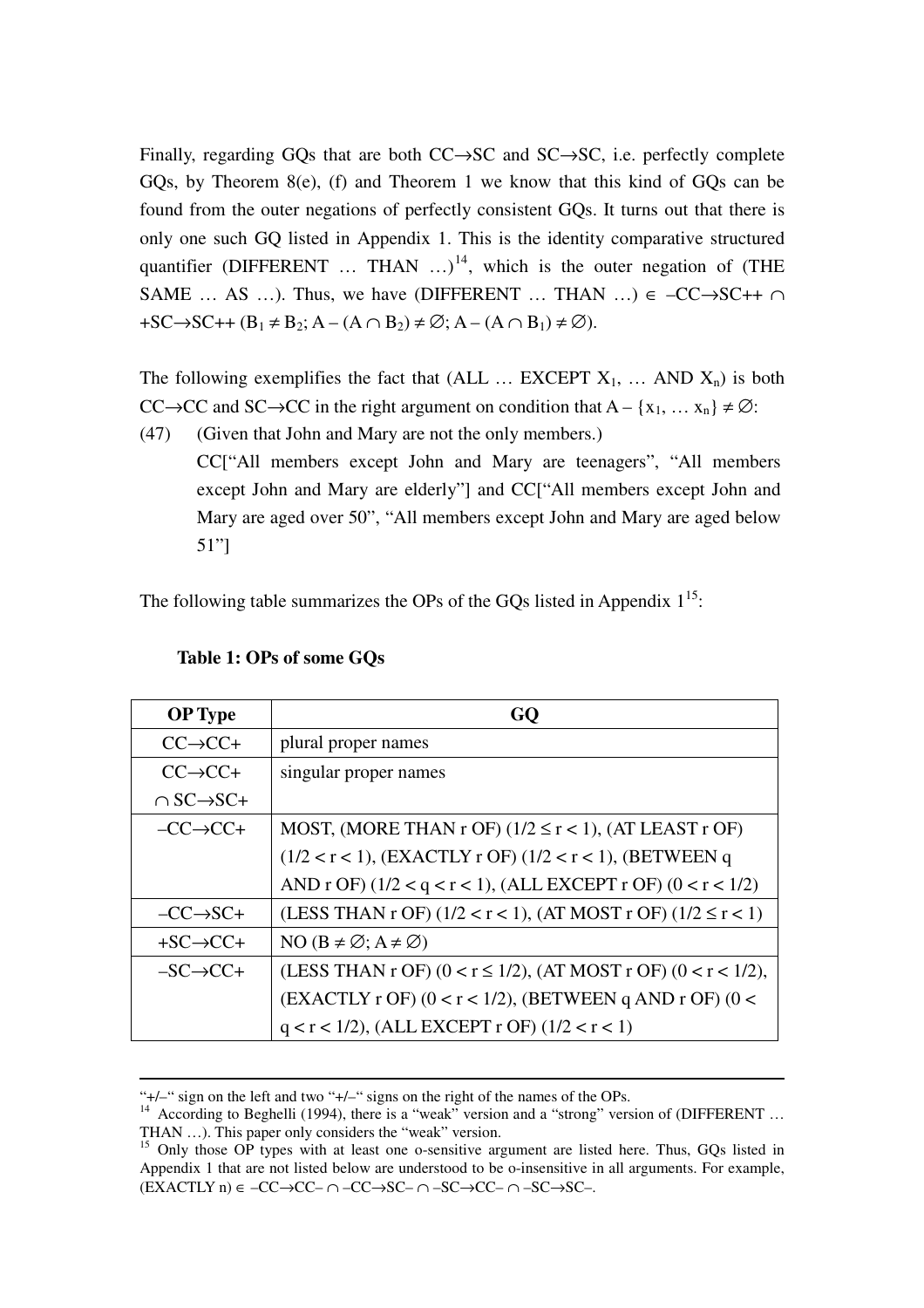| $+SC \rightarrow SC+$        | SOME $(B \neq \emptyset; A \neq \emptyset)$                                        |
|------------------------------|------------------------------------------------------------------------------------|
| $-SC \rightarrow SC+$        | (MORE THAN r OF) $(0 < r < 1/2)$ , (AT LEAST r OF) $(0 < r \le$                    |
|                              | 1/2)                                                                               |
| $-CC\rightarrow CC+$         | (MORE THAN 1/2 OF) ( A  is odd)                                                    |
| $\cap$ –SC $\rightarrow$ SC+ |                                                                                    |
| $-SC \rightarrow CC+$        | (LESS THAN 1/2 OF) ( A  is odd)                                                    |
| $\cap$ -CC $\rightarrow$ SC+ |                                                                                    |
| $+CC \rightarrow CC +$       | $(ALL  EXCEPT X_1,  AND X_n) (B \cup \{x_1,  x_n\} \neq U; A -$                    |
| $\cap$ +SC $\rightarrow$ CC+ | ${x_1, , x_n} \neq \emptyset$ ), (NO  EXCEPT $X_1, $ AND $X_n$ ) (B – { $x_1, $    |
|                              | $x_n$ $\neq \emptyset$ ; A – { $x_1, \ldots x_n$ } $\neq \emptyset$ }              |
| $+SC \rightarrow CC-$        | EVERY ( $B \neq U$ ; $A \neq \emptyset$ )                                          |
| $\cap$ -CC $\rightarrow$ CC+ |                                                                                    |
| $+SC \rightarrow SC-$        | (NOT EVERY) $(B \neq U; A \neq \emptyset)$                                         |
| $\cap$ -CC $\rightarrow$ SC+ |                                                                                    |
| $-CC\rightarrow CC++\cap$    | (THE SAME  AS ) $(B_1 \neq B_2; A - (A \cap B_2) \neq \emptyset; A - (A \cap B_1)$ |
| $+SC \rightarrow CC++$       | $B_1$ ) $\neq \emptyset$ )                                                         |
| $-CC \rightarrow SC++\cap$   | (DIFFERENT  THAN ) $(B_1 \neq B_2; A - (A \cap B_2) \neq \emptyset; A - (A$        |
| $+SC \rightarrow SC++$       | $\cap$ B <sub>1</sub> ) $\neq \emptyset$ )                                         |

# **5. O-Sensitivities of Iterated GQs**

In the study of monotonicity inferences, one can determine the monotonicities of an iterated GQ based on the monotonicities of its constituent monadic GQs. This has been studied by van Benthem (1986), Sanchez Valencia (1991), van Eijck (2007), etc. For example, consider the following iterated GQ:

(48) (AT MOST 1/2 OF)( $A_1$ , { $x_1$ : NO( $A_2$ , { $x_2$ : B( $x_1$ ,  $x_2$ )})})

Since  $A_2$  is within the left argument of NO and the right argument of (AT MOST  $1/2$ ) OF), and both NO and (AT MOST 1/2 OF) are decreasing in both of their arguments, by a standard result in GQT, we know that  $A_2$  is increasing.

In parallel to monotonicity inferences, we also hope to formulate a principle that determines the o-sensitivity of an iterated GQ based on those of its constituent monadic GQs. Before stating the principle, we first need a definition:

(49) Let X be a predicate under an iterated GQ. Suppose X is within the  $i_k$ <sup>th</sup> argument of  $Q_k$  ( $1 \le k \le n$ ),  $i_{k-1}$ <sup>th</sup> argument of  $Q_{k-1}$ , ...  $i_1$ <sup>th</sup> argument of  $Q_1$ , where  $Q_k$ ,  $Q_{k-1}$ , ...  $Q_1$  are constituent monadic GQs of the iterated GQ ordered from the innermost to the outermost layers. Then X has an OP-chain  $\langle R_k, R_{k-1}, \ldots R_0 \rangle$ , where each of  $R_k, R_{k-1}, \ldots R_0$  is one of {CC, SC}, iff  $Q_k$  is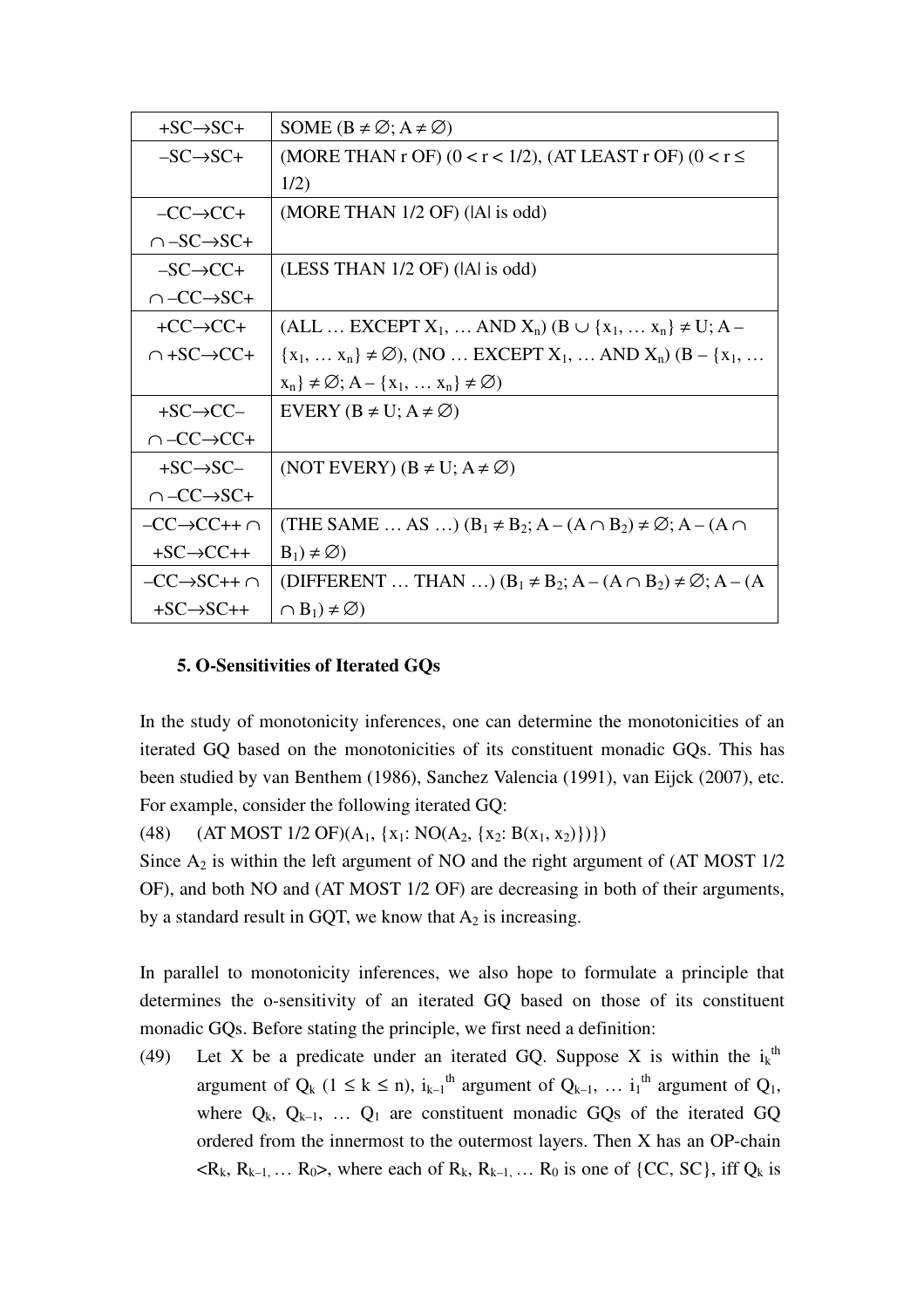$R_k \rightarrow R_{k-1}$  in the i<sub>k</sub><sup>th</sup> argument,  $Q_{k-1}$  is  $R_{k-1} \rightarrow R_{k-2}$  in the i<sub>k-1</sub><sup>th</sup> argument, ...  $Q_1$ is  $R_1 \rightarrow R_0$  in the i<sub>1</sub><sup>th</sup> argument.

For instance, in the argument structure of the iterated GQ given in  $(48)$ ,  $A_2$  is within the left argument of NO and the right argument of (AT MOST 1/2 OF). Since, according to Table 1, NO is SC→CC in the left argument on condition that its right argument is non-empty and (AT MOST 1/2 OF) is  $CC \rightarrow SC$  in the right argument, A<sub>2</sub> has an OP-chain <SC, CC, SC> on condition that  $\{x_2: B(x_1, x_2)\}\neq \emptyset$ . One can also easily check that B has an OP-chain <SC, CC, SC> on condition that  $A_2 \neq \emptyset$  while  $A_1$ has no OP-chain.

We now consider the case in which a predicate is not within the scope of any GQ / logical operator. Let  $X$  and  $X'$  be predicates. A predicate not within the scope of any GQ / logical operator can be thought to be within the scope of the identity operator ι defined by  $\iota(X) = X$  for any predicate X. Now it is obvious that if CC[X, X'], then CC[ $\iota(X)$ ,  $\iota(X')$ ]. The same is true for the case of SC[X, X']. Thus,  $\iota$  is CC $\rightarrow$ CC and SC→SC in its argument. We conclude that a predicate not within the scope of any GQ / logical operator is CC→CC and SC→SC.

We next consider the case in which a predicate is within the argument of some GQ / logical operator. We need the following theorems:

**Theorem 9** Let P be a predicate. Then  $\{x: \neg P(x)\} = \neg \{x: P(x)\}.$ **Proof:** For any member x of U,  $x \in \{x : \neg P(x)\} \Leftrightarrow ||\neg P(x)|| = 1 \Leftrightarrow ||P(x)|| = 0 \Leftrightarrow x$  $\notin \{x: P(x)\}\Leftrightarrow x \in \neg\{x: P(x)\}\$ . Thus  $\{x: \neg P(x)\} = \neg\{x: P(x)\}\$ .  $\Box$ 

**Theorem 10** Let P and P' be n-ary predicates and R be one of {CC, SC}, then  $R[P_1, P_2] \Rightarrow R[\{x_i: P(x_1, \ldots x_{i-1}, x_i, x_{i+1}, \ldots x_n)\}, \{x_i: P'(x_1, \ldots x_{i-1}, x_i, x_{i+1}, x_{i+1}, x_{i+1}, x_{i+1}, x_{i+1}, x_{i+1}, x_{i+1}, x_{i+1}, x_{i+1}, x_{i+1}, x_{i+1}, x_{i+1}, x_{i+1}, x_{i+1}, x_{i+1}, x_{i+1}, x_{i+1}, x_{i+1}, x_{i+1}, x_{i+1}, x_{i+1}, x_{i+1}, x_{i+1}, x_{i+1}, x_{i+1},$  $x_{i+1}, \ldots, x_n$ } for any  $1 \le i \le n$  and any particular set of  $x_1, \ldots, x_{i-1}$ ,  $X_{i+1}, \ldots X_n$ .

**Proof:** Here we only prove the case in which  $R = CC$ . The case in which  $R = SC$  is similar. Suppose CC[P, P']. By (26), this is equivalent to  $P \subset \neg P'$ . Then for any set of  $x_1, \ldots x_{i-1}, x_{i+1}, \ldots x_n$ , and any particular  $x_i$ , we have  $P(x_1, \ldots x_{i-1}, x_i, x_{i+1}, \ldots x_n) \Rightarrow$  $\neg P'(x_1, \ldots x_{i-1}, x_i, x_{i+1}, \ldots x_n)$ , and so we have  $\{x_i: P(x_1, \ldots x_{i-1}, x_i, x_{i+1}, \ldots x_n)\} \subseteq \{x_i:$  $\neg P'(x_1, \ldots x_{i-1}, x_i, x_{i+1}, \ldots x_n)$ . Now by Theorem 9,  $\{x_i: \neg P'(x_1, \ldots x_{i-1}, x_i, x_{i+1}, \ldots x_n)\}\$  $= \neg \{x_i: P'(x_1, \ldots x_{i-1}, x_i, x_{i+1}, \ldots x_n)\}.$  Thus, by (26) again, we have CC[ $\{x_i: P(x_1, \ldots x_n)\}$ .  $x_{i-1}, x_i, x_{i+1}, \ldots, x_n) \}, \{x_i: P'(x_1, \ldots, x_{i-1}, x_i, x_{i+1}, \ldots, x_n) \}]. \square$ 

With the above theorems, we can then conclude that a predicate is  $R_n \rightarrow R_0$  if it has an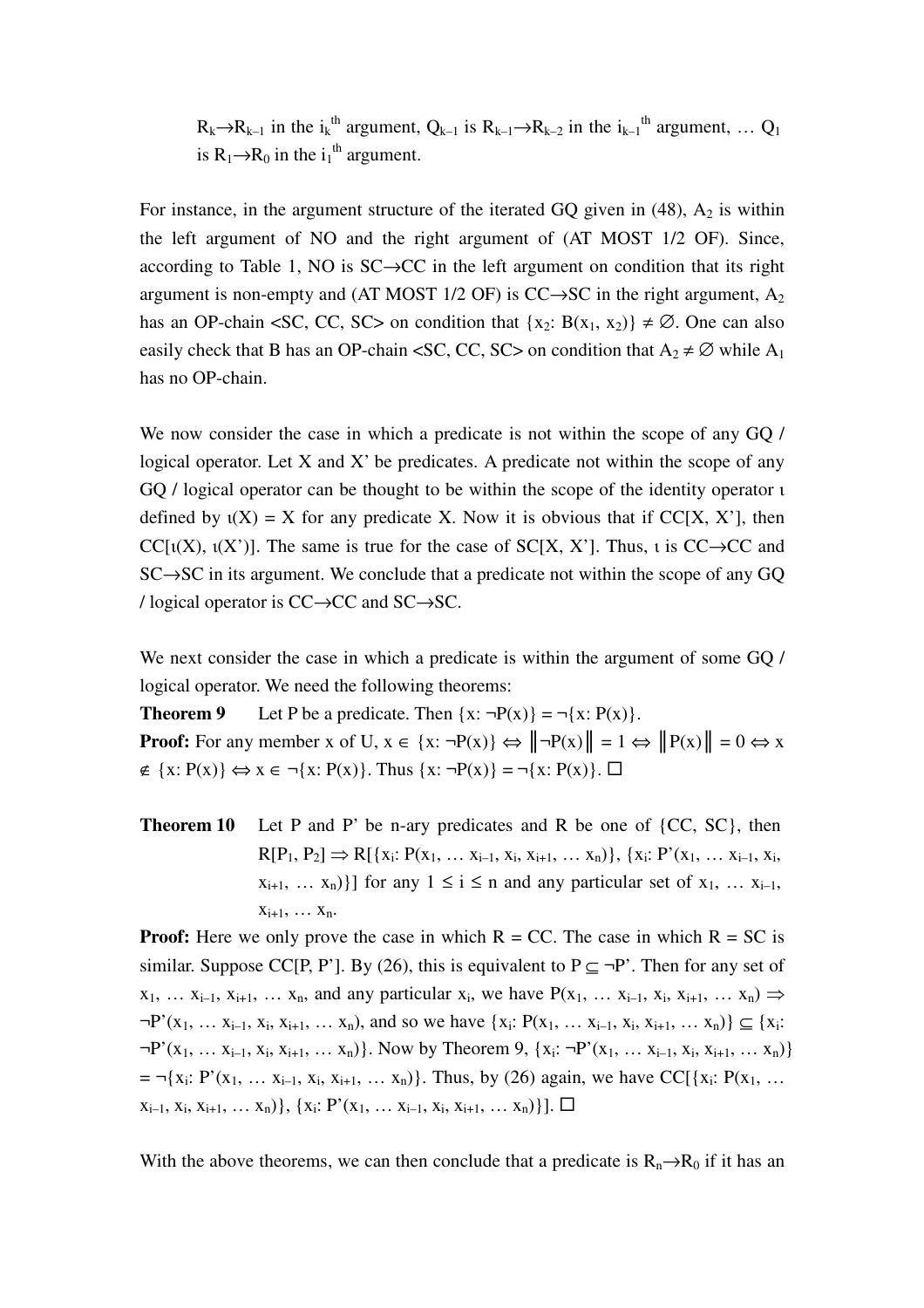OP-chain  $\langle R_n, \ldots, R_0 \rangle$ . In what follows, we will provide a proof sketch for this important result. Suppose we have an iterated GQ in the following form:

(50)  $Q_1(A_1, \{x_1: \ldots Q_n(A_n, \{x_n: B(x_1, \ldots x_n)\}) \ldots \})$ 

We focus on the o-sensitivity of B (the o-sensitivities of other predicates can be similarly treated). Let B have an OP-chain  $\langle R_n, R_{n-1}, \ldots, R_0 \rangle$  and  $R_n[B, B']$ . By Theorem 10, we have  $R_n[\{x_n: B(x_1, \ldots x_n)\}, \{x_n: B'(x_1, \ldots x_n)\}]$  for any  $x_1, \ldots x_{n-1}$ . Moreover, by definition (49),  $Q_n$  is  $R_n \rightarrow R_{n-1}$  in  $\{x_n: B(x_1, \ldots, x_n)\}$ , and so we have  $R_{n-1}[Q_n(A_n, \{x_n: B(x_1, \ldots, x_n)\}), Q_n(A_n, \{x_n: B'(x_1, \ldots, x_n)\})]$ . The above reasoning can be seen as a kind of "upward derivation": from the  $R_n$  relation at the B-level, we derive the  $R_{n-1}$  relation at the  $Q_n$ -level. Now the process of determining the o-sensitivities of B is essentially a repetition of this upward derivation, i.e. from the B-level to the  $Q_n$ -level, and then to the  $Q_{n-1}$  level, and then ... After n rounds of derivation, we will finally derive the  $R_0$  relation at the  $Q_1$  level. The net effect is thus  $R_n[B, B'] \Rightarrow R_0[Q_1(A_1, \{x_1: \ldots Q_n(A_n, \{x_n: B(x_1, \ldots x_n)\}) \ldots \}), Q_1(A_1, \{x_1: \ldots Q_n(A_n, \{x_n: \ldots x_n\})\})$  ${x_n: B'(x_1, \ldots, x_n)} \ldots$  })], showing that B is  $R_n \rightarrow R_0$ .

The above derivation relies on the condition that B has an OP-chain. This condition does not hold either when at least one of  $Q_1, \ldots, Q_n$  is o-insensitive, or when the OPs possessed by  $Q_1$ , ...  $Q_n$  do not form a chain. In either case, the absence of the OP-chain blocks the upward derivation. With the above discussion and results, we can now formulate the following principle:

(51) A predicate not within the scope of any GQ / logical operator is  $CC \rightarrow CC$  and SC→SC. A predicate is  $R_k \rightarrow R_0$  iff it has an OP-chain < $R_k$ , ...  $R_0$ >.

We next use the above principle to determine the o-sensitivities of predicates in a quantified statement with an iterated GQ. Consider (48) renumbered as (52) below:

(52) (AT MOST 1/2 OF)( $A_1$ , { $x_1$ : NO( $A_2$ , { $x_2$ : B( $x_1$ ,  $x_2$ )})})

In the above, it has been found that  $A_1$  has no OP-chain whereas  $A_2$  and B both have the OP-chain <SC, CC, SC> subject to different conditions. Thus, according to (51), we know that A<sub>1</sub> is o-insensitive, A<sub>2</sub> is SC→SC on condition that {x<sub>2</sub>: B(x<sub>1</sub>, x<sub>2</sub>)}  $\neq \emptyset$ and B is SC→SC on condition that  $A_2 \neq \emptyset$ . From the above result, we can derive the following valid inference (by letting  $A_1 = CLUB$ ,  $A_2 = AGED-OVER-50$ ,  $A_2' =$ AGED-BELOW-51, B = ADMIT-AS-MEMBERS):

(53) (Given that every club admits somebody as member.) SC["At most 1/2 of the clubs admit nobody aged over 50 as member", "At most 1/2 of the clubs admit nobody aged below 51 as member"]

The derivation process of the principle in (51) is not exclusively valid for (50). In fact,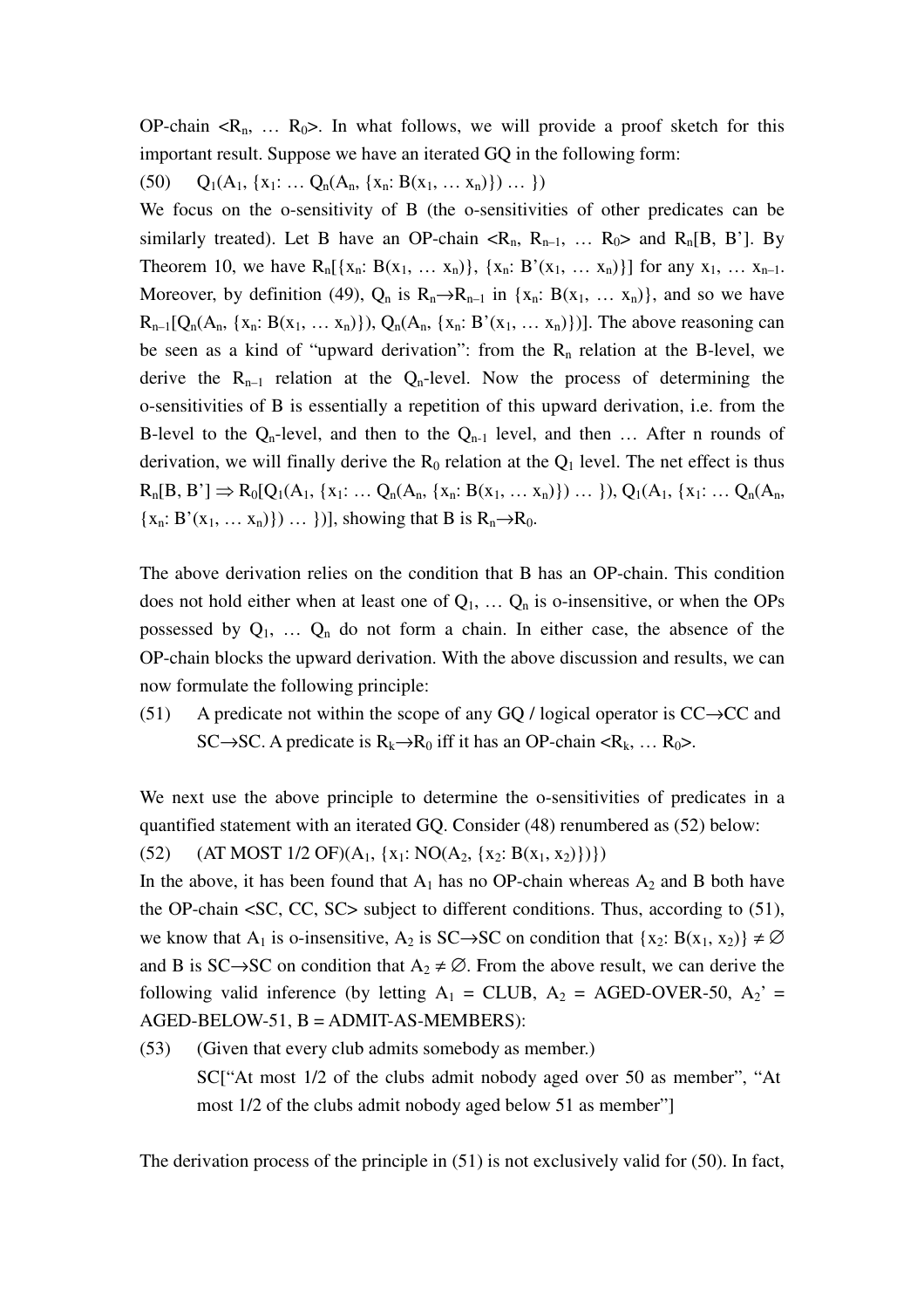(51) is also applicable to iterated GQs in a form different than (50). For example, consider the following:

# (54) NO( $A \cap \{x: SOME(B, \{y: C(x, y)\})\}, D)$

The above iterated GQ represents a quantified statement whose subject contains a relative clause which is another quantified statement. The intersection operator "∩" shows that relative clauses function like intersecting adjectives. Let's determine the OP of the predicate B. Since B is within the left arguments of SOME and NO, which are SC→SC and SC→CC, respectively, both in its left argument on condition that its right argument is non-empty, B has an OP-chain <SC, SC, CC>. By (51), B is SC $\rightarrow CC$  subject to the condition that  $\{y: C(x, y)\}\neq \emptyset \land D \neq \emptyset$ . From the above result, we can derive the following valid inference (by letting  $A = \text{COMPANY}, B =$  $AGED-OVER-50$ ,  $B' = AGED-BELOW-51$ ,  $C = EMPLOY$ ,  $D = GO-BANKRUPT$ ):

(55) (Given that every company employed somebody and some company went bankrupt.) CC["No company employing somebody aged over 50 went bankrupt", "No company employing somebody aged below 51 went bankrupt"]

Note that monotonicity inferences of iterated GQs are governed by the same principle as opposition inferences. If we represent increasing monotonicity as  $\leq \to \leq$  or  $\geq \to \geq$ and decreasing monotonicity as  $\geq \to \leq$  or  $\leq \to \geq$ , then we can define an analogous notion of "MON-chain" by replacing {CC, SC} with  $\{\leq, \geq\}$  in (49) and modify the principle in (51) as:

(56) A predicate not within the scope of any GQ / logical operator is increasing. A predicate is  $R_k \rightarrow R_0$  iff it has a MON-chain < $R_k$ , ...  $R_0$ >.

This principle can then be used to determine the monotonicities of predicates under an iterated GQ.

For illustration, consider (48) renumbered as (57) below:

 $\overline{a}$ 

(57) (AT MOST 1/2 OF)(A<sub>1</sub>, {x<sub>1</sub>: NO(A<sub>2</sub>, {x<sub>2</sub>: B(x<sub>1</sub>, x<sub>2</sub>)})})

Let's determine the monotonicity of  $A_2$ . Now  $A_2$  is within the left argument of NO and the right argument of (AT MOST 1/2 OF), and both NO and (AT MOST 1/2 OF) are decreasing in both of their arguments. Thus, A<sub>2</sub> has a MON-chain  $\leq$ ,  $\leq$ ,  $\leq$  (or equivalently,  $\langle \geq, \leq \rangle$   $\leq$   $\rangle$  according to (56), we know that A<sub>2</sub> is  $\leq \rightarrow \leq$  (or equivalently  $\ge \to \ge$ ), i.e. increasing. This result is in accord with that obtained at the beginning of this section.

<sup>&</sup>lt;sup>16</sup> Note that since both increasing and decreasing monotonicities have two possible representations, the determination of MON-chains is more complicated than that of OP-chains. We may need to consider all possible representations of the monotonicities involved in order to determine whether a predicate has a MON-chain.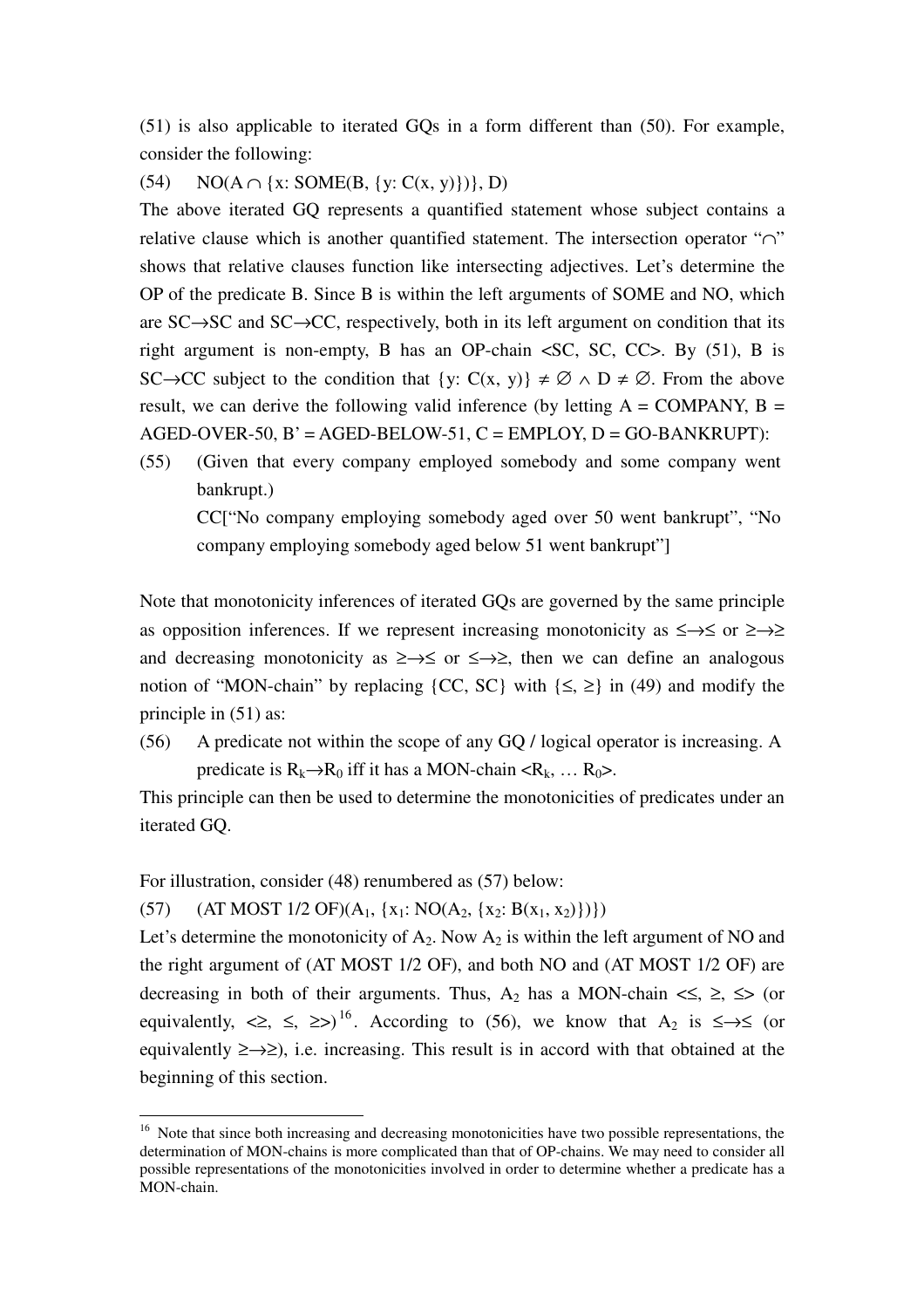### **6. GQs as Sets and Arguments**

As pointed out in Section 2, GQs can be seen as second-order sets and so they may enter into the CC and / or SC relations with other GQs. For example, it is easy to see that the following hold:

- (58) Within the domain  $\{\langle A, B \rangle : A \neq \emptyset\}$ , CC[EVERY, NO]  $\land$  SC[SOME, (NOT EVERY)]
- $(C[SONE, NO] \wedge SC[SONE, NO]$

Viewed as sets, a GQ not within the scope of any GQ / logical operator is both  $CC \rightarrow CC$  and  $SC \rightarrow SC$  according to (51). Based on (58) and (59), we can then derive the following contrary, subcontrary and contradictory relations in Classical Logic:

- (60) Given that  $A \neq \emptyset$ , EVERY(A, B)  $\Rightarrow \neg NO(A, B)$
- (61) Given that  $A \neq \emptyset$ ,  $\neg$ SOME(A, B)  $\Rightarrow$  (NOT Every)(A, B)
- $(62)$  SOME(A, B)  $\Leftrightarrow \neg NO(A, B)$

Thus, the classical contrary, subcontrary and contradictory relations can be seen as special examples of the opposition inferences studied in this paper.

Moreover, GQs viewed as sets may also act as arguments of other GQs / logical operators. For instance, consider (48) renumbered as (63) below:

(63) (AT MOST 1/2 OF)( $A_1$ , { $x_1$ : NO( $A_2$ , { $x_2$ : B( $x_1$ ,  $x_2$ )})})

Since NO is within the right argument of (AT MOST  $1/2$  OF), which is CC $\rightarrow$ SC in the right argument, we know that NO is  $CC \rightarrow SC$  in (63). Now by (58), we have CC[NO, EVERY] on condition that the left arguments of NO and EVERY are both non-empty. We can thus derive the following valid inference (by letting  $A_1 = CLUB$ ,  $A_2 = LOGICIAN, B = ADMIT-AS-MEMBERS):$ 

(64) (Given that there is some logician.)

SC["At most 1/2 of the clubs admit no logician as members", "At most 1/2 of the clubs admit every logician as members"]

Particularly, since the negation operator "¬" is a logical operator, we may also discuss the o-sensitivity of this operator. We have the following theorem:

**Theorem 11** "¬" is CC→SC and SC→CC and does not possess other OPs.

**Proof:** Suppose CC[X, X']. Then by (28), we have  $SC[\neg X, \neg X']$ , thus showing that "¬" is  $CC \rightarrow SC$ . We next show that "¬" is not  $CC \rightarrow CC$  by constructing a counterexample. Let X and 0 be a non-trivial member and the zero member of a Boolean algebra, respectively. Then we have CC[X, 0] (because  $X \leq \neg 0$  for any X)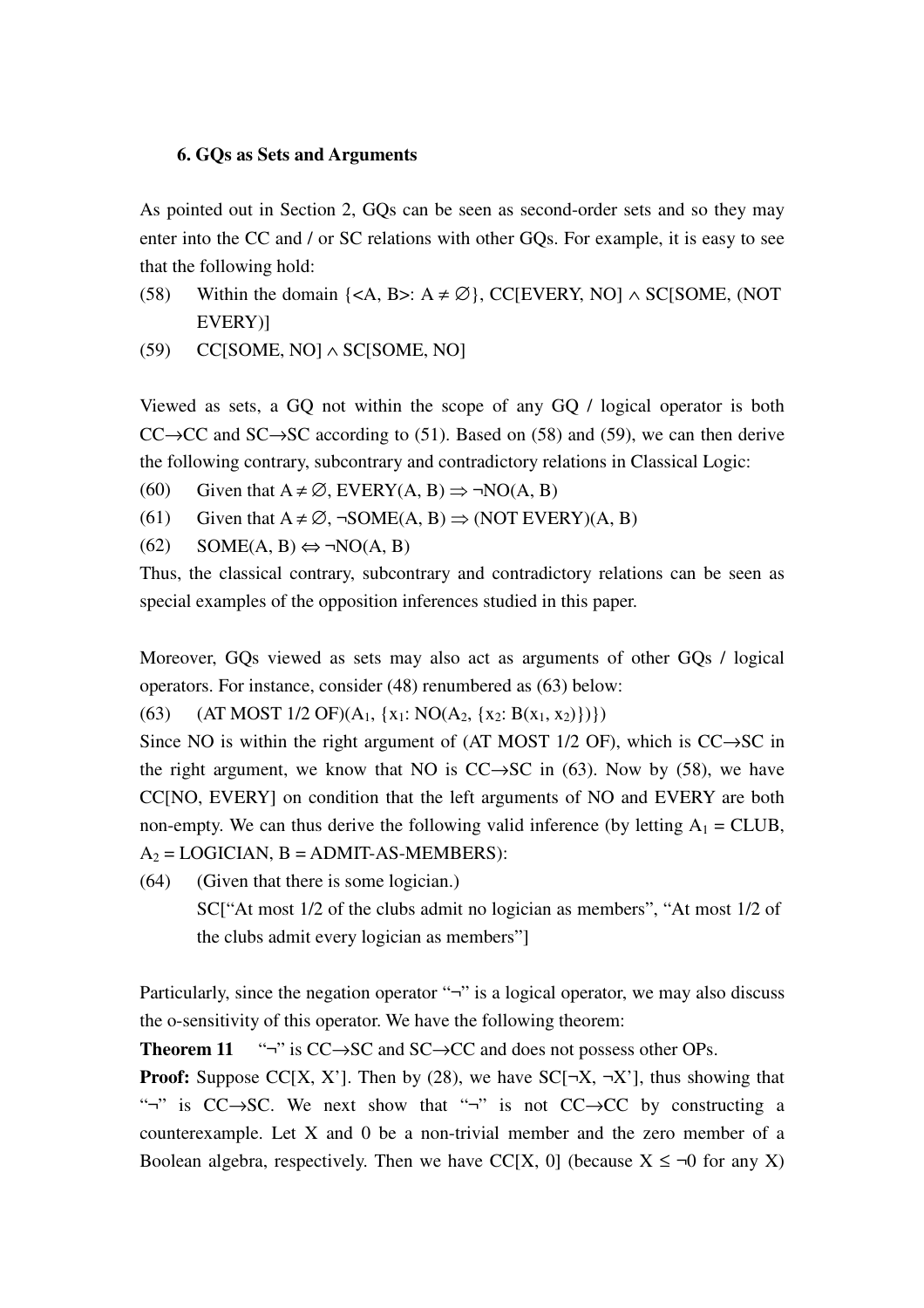but not CC[¬X, ¬0] (because ¬X > 0 for any non-trivial X). So "¬" cannot be CC $\rightarrow$ CC. The proofs that "¬" is SC $\rightarrow$ CC but not SC $\rightarrow$ SC are similar.  $\Box$ 

With this theorem, we can determine the o-sensitivities of predicates within the scope of "¬". Consider the argument  $A_2$  in the following iterated GQ:

(65) (LESS THAN 1/2 OF)( $A_1$ , {x<sub>1</sub>: SOME( $\neg A_2$ , {x<sub>2</sub>: B(x<sub>1</sub>, x<sub>2</sub>)})})

Since  $A_2$  is within the scope of "¬", the left argument of SOME and the right argument of (LESS THAN 1/2 OF), it has an OP-chain <CC, SC, SC, CC>. Therefore, A<sub>2</sub> is CC→CC on condition that  $\{x_2: B(x_1, x_2)\}\neq \emptyset$ . Based on this result, we can derive the following valid inference (by letting  $A_1 = CLUB$ ,  $A_2 = TEENAGER$ ,  $A_2 = TEENAGER$ ELDERLY, B = ADMIT-AS-MEMBERS):

(66) (Given that every club admits somebody as member.) CC["Less than 1/2 of the clubs admit some non-teenager as member", "Less than 1/2 of the clubs admit some non-elderly as member"]

### **7. Comparison with Monotonicity Inferences**

From the discussion above, one can see that there is a parallel relation between opposition inferences and monotonicity inferences in terms of the basic notions and principles governing the inferential patterns of these two types of inferences. More importantly, the definitions of the CC / SC relations in (26) are expressed in the form of subset relations, a characteristic relation in the definitions of monotonicities. In view of this, one may doubt whether opposition inferences can be treated as a subtype of monotonicity inferences. Yet the GQs have non-parallel patterns of monotonicities and o-sensitivities. Consider the proportional determiner (AT LEAST r OF) as an example. While this determiner has a uniform monotonicity throughout the whole range of  $0 < r < 1$  (i.e. it is non-monotonic in the left argument and increasing in the right argument within that range) according to a standard result in GQT, it has two different o-sensitivities within that range (i.e. it is  $-CC \rightarrow CC +$  for  $1/2 < r < 1$ ) but  $-SC \rightarrow SC +$  for  $0 < r \leq 1/2$ ) according to Table 1.

In fact, despite the similarity between the definitions of the CC / SC relations and those of monotonicities, one cannot derive results for the o-sensitivities of a GQ by simply referring to its monotonicities. Reviewing the proof of the o-sensitivity in the right argument of (AT LEAST r OF) (i.e. Theorem 5), one can find that it contains steps using the properties of right inner negation and outer negation, as well as a step that makes use of a property of proportional determiners (i.e. deriving  $\|$  (LESS THAN  $\Vert \text{Tr } \text{OF}}(A, B') \Vert = 1$  from  $\Vert (ATMOST 1 - r OF)(A, B') \Vert = 1$  for  $1/2 < r < 1$ ). Note that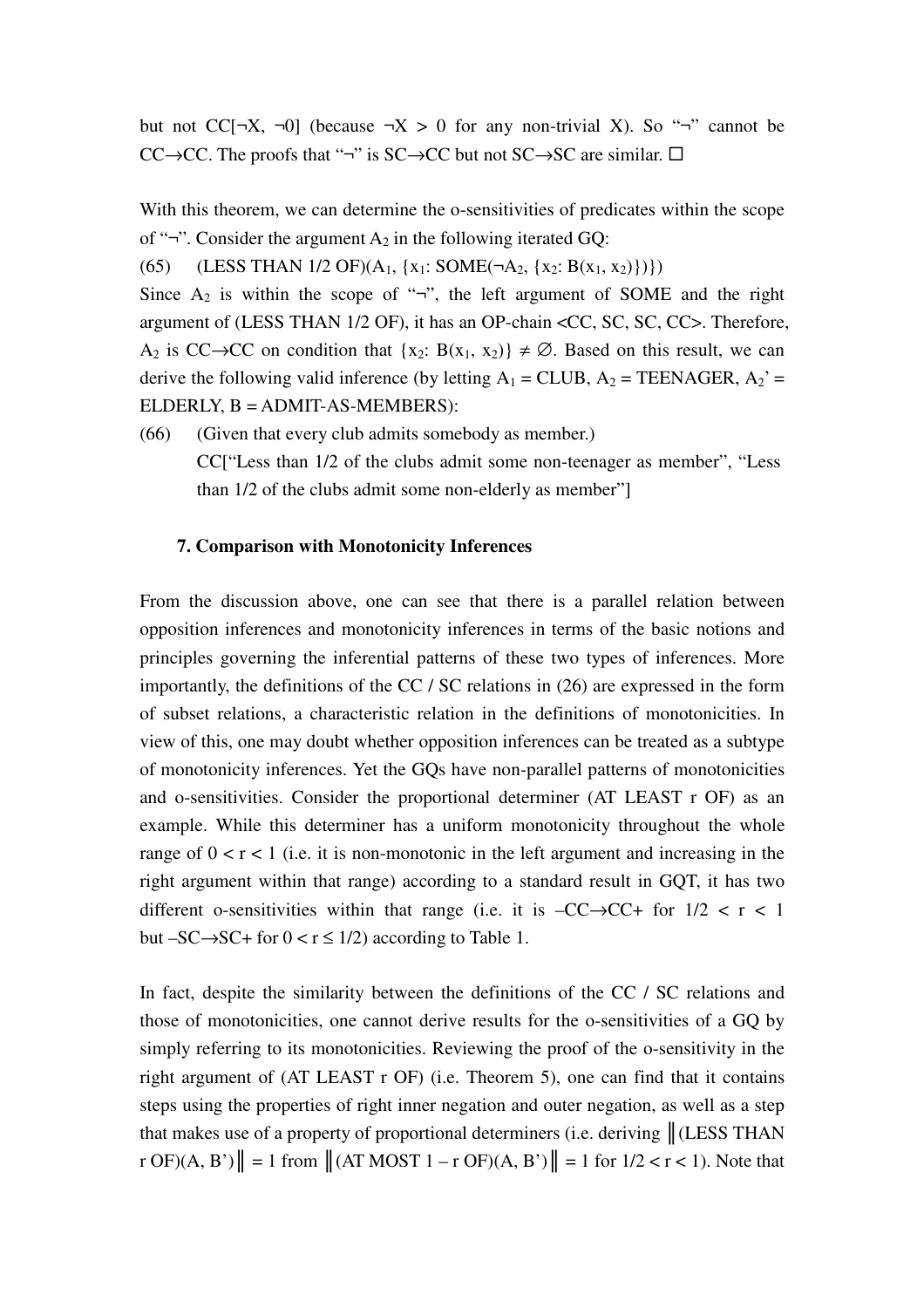these steps are not derivable from the right monotonicity of these determiners. Since the o-sensitivities of many other GQs depend on that of (AT LEAST r OF), we may thus conclude that o-sensitivities are independent of monotonicities, and opposition inferences are not subsumable under monotonicity inferences.

The inferential relations derived from the OPs of GQs are often weaker than those derived from their monotonicities. For instance, by (26) the inferential relation in (39) can be rewritten as the following entailment:

(67) At least 3/4 of the members are teenagers.  $\Rightarrow$  Less than 3/4 of the members are elderly.

Although valid, the conclusion above seems too weak because if we make use of the relation TEENAGER  $\subset \neg$ ELDERLY, the right increasing monotonicity of (AT) LEAST 3/4 OF) and the fact that the right inner negation of (AT LEAST 3/4 OF) is (AT MOST 1/4 OF), we can obtain the following sharper inference:

(68) At least 3/4 of the members are teenagers.  $\Rightarrow$  At most 1/4 of the members are elderly.

Thus, opposition inferences seem to generate weaker conclusions than monotonicity inferences.

However, entailment is not the only type of inferential relations that is of interest in logical studies. In some situations, we do need to establish some other types of inferential relations (such as the CC / SC relation) between sets / propositions. Consider the following puzzle which is analogous to (3) above:

(69) Three persons A, B and C each made a remark about the membership of a club. Suppose the club has some member, John is a member of the club and there is only one true statement among the three remarks. Which is the only true statement?

A: Not all members of the club are teenagers.

- B: Not all members of the club are elderly.
- C: John is a teenager.

Based on the fact that (NOT EVERY) is CC→SC in the right argument and CC[TEENAGER, ELDERLY], we may conclude that A's and B's remarks satisfy the SC relation, i.e. one of them must be true. Since there is only one true statement among the three, C's remark must be false, i.e. John is not a teenager. This means that A's remark must be true, because otherwise it contradicts the fact that John is not a teenager. Thus, we conclude that A's remark is the only true statement.

## **8. Conclusion**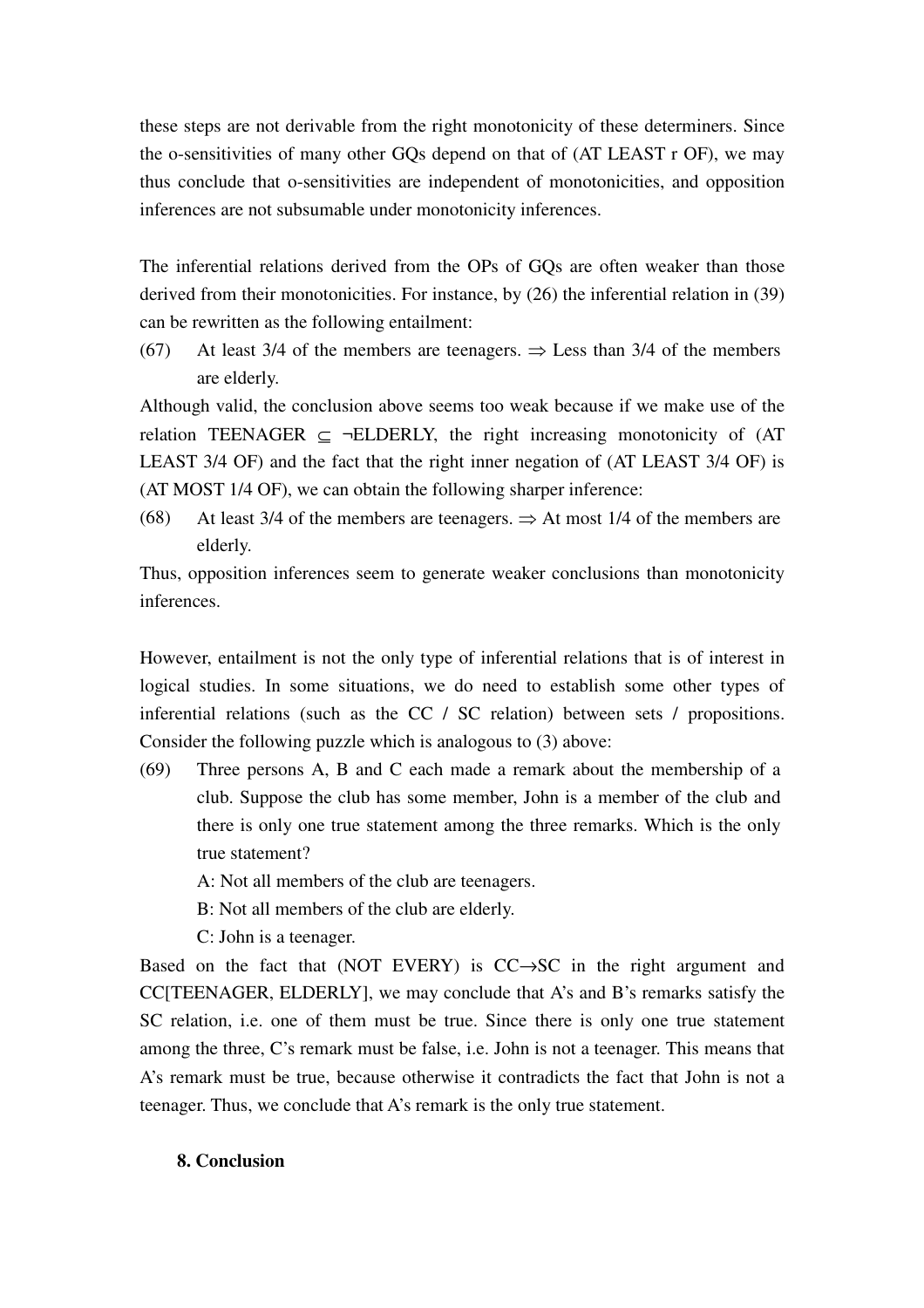In this paper, we have developed a theory on a brand new type of quantifier inferences – opposition inferences. We have defined the basic notions associated with this type of inferences. We have also proposed and proved a number of theorems and the principle in (51) for determining the OPs of various types of GQs.

The establishment of the theory on opposition inferences is an important generalization of the monotonicitiy inferences studied under modern GQT. While monotonicity inferences can be seen as involving three of the seven basic binary relations between sets / propositions defined in (25) above, namely equivalence, subalternation and superalternation, opposition inferences involve another three of those seven relations, namely contradictoriness, contrariety and subcontrariety<sup>17</sup>. An important point to note here is that subalternation, contradictoriness, contrariety and subcontrariety make up the four relations defined on the classical square of opposition <sup>18</sup> . Thus, the opposition inferences studied in this paper is also a generalization of the inferences related to the square of opposition.

With the emergence of modern mathematical logic, some notions of Classical Logic such as the four relations defined on the square of opposition seem to have lost their importance in logical studies. But if we turn our attention from mathematical reasoning to natural language reasoning, we will find that these notions, when coupled with the powerful tools of GQT, will open up whole new areas of study to be explored by scholars. Opposition inferences constitute one such area and this paper has laid the foundation for the studies on this kind of inferences. Our next task is to extend the study to other GQs that have not been discussed in this paper. One group of such GQs includes the more complicated structured GQs that are studied in Beghelli (1994) but not listed in Appendix 1, such as (AT LEAST q MORE … THAN …), etc. Another group includes the non-iterated polyadic GQs that are studied in Keenan (1996) and Keenan and Westerståhl (2011). Moreover, in recent years, Zuber (2011, 2013) has begun to study some "generalized determiners". The OPs of these polyadic GQs / generalized determiners may also be the next target of studies.

### **Appendix 1: Truth Conditions of some GQs**

 $\overline{a}$ 

In what follows, m, n are natural numbers with  $0 < m < n$ ; q, r are rational numbers

 $17$  Since the seventh relation, i.e. loose relationship, is rather uninteresting, it will not play an important role in any studies on quantifier inferences.

<sup>&</sup>lt;sup>18</sup> Also note that superalternation is just the converse of subalternation and equivalence is just the conjunction of subalternation and superalternation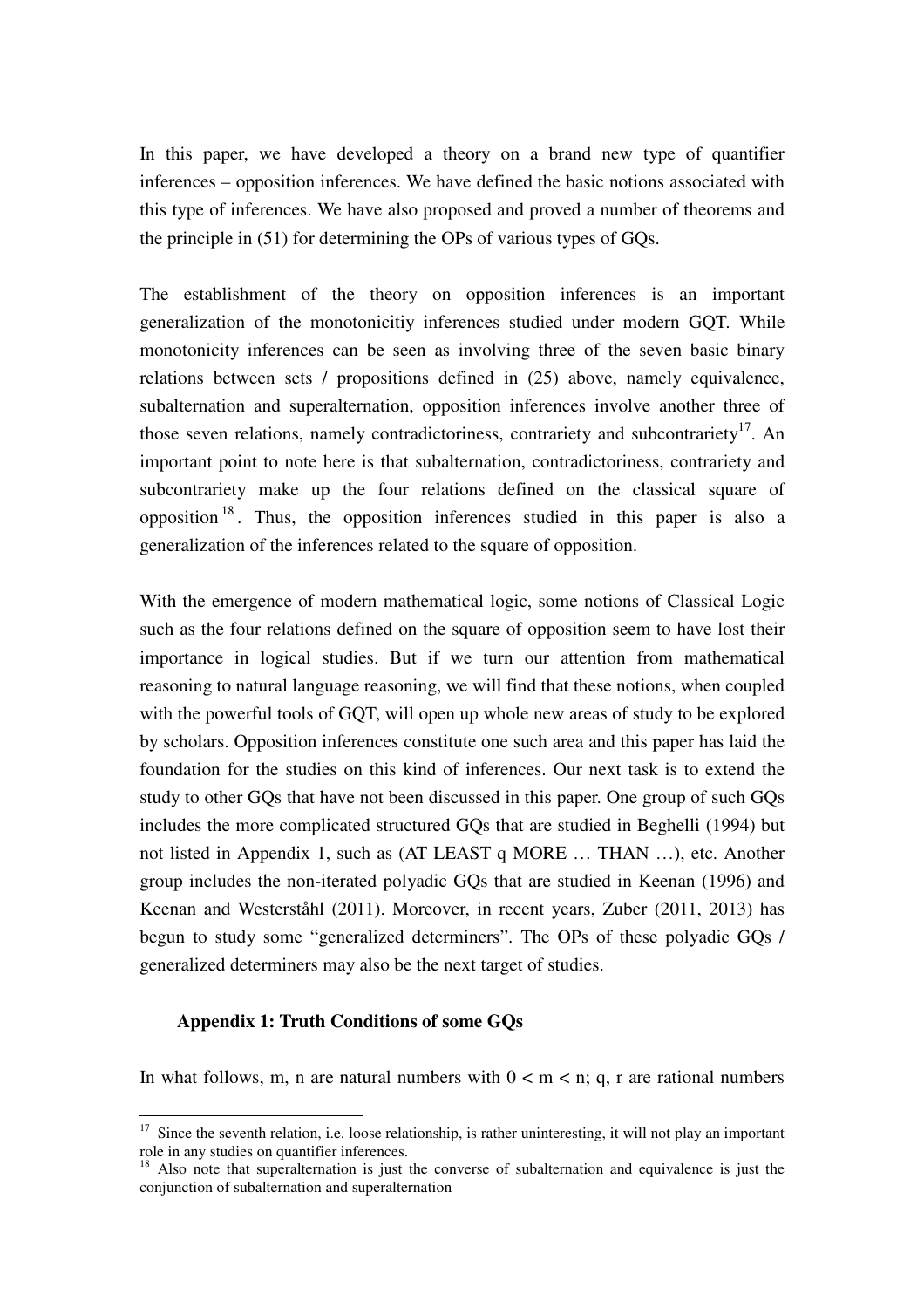| <b>Argument Structure</b>                     | <b>Truth Condition</b>                    |  |
|-----------------------------------------------|-------------------------------------------|--|
| $(X_1, \ldots AND X_n)(B)$                    | $\{x_1, \ldots x_n\} \subseteq B$         |  |
| EVERY(A, B)                                   | $A \subseteq B$                           |  |
| $(NOT$ EVERY $)(A, B)$                        | $A - B \neq \emptyset$                    |  |
| SOME(A, B)                                    | $A \cap B \neq \varnothing$               |  |
| NO(A, B)                                      | $A \cap B = \varnothing$                  |  |
| $(ALL \dots EXCEPT X_1, \dots AND X_n)(A, B)$ | $A - B = \{x_1, \ldots x_n\}$             |  |
| (NO  EXCEPT $X_1$ ,  AND $X_n$ )(A, B)        | $A \cap B = \{x_1, , x_n\}$               |  |
| (MORE THAN n)(A, B)                           | $ A \cap B  > n$                          |  |
| (FEWER THAN n)(A, B)                          | $ A \cap B $ < n                          |  |
| (AT LEAST n)(A, B)                            | $ A \cap B  \geq n$                       |  |
| (AT MOST n)(A, B)                             | $ A \cap B  \leq n$                       |  |
| (EXACTLY n)(A, B)                             | $ A \cap B  = n$                          |  |
| (BETWEEN m AND n)(A, B)                       | $m \leq  A \cap B  \leq n$                |  |
| (ALL EXCEPT n)(A, B)                          | $ A - B  = n$                             |  |
| MOST(A, B)                                    | $ A \cap B  > 0.5 A $                     |  |
| (MORE THAN r OF)(A, B)                        | $ A \cap B  > r A $                       |  |
| (LESS THAN $r$ OF) $(A, B)$                   | $ A \cap B $ < r $ A $                    |  |
| (AT LEAST r OF)(A, B)                         | $ A \cap B  \ge r A $                     |  |
| (AT MOST r OF)(A, B)                          | $ A \cap B  \leq r A $                    |  |
| (EXACTLY r OF)(A, B)                          | $ A \cap B  = r A $                       |  |
| (BETWEEN q AND r OF)(A, B)                    | $q A  \leq  A \cap B  \leq r A $          |  |
| (ALL EXCEPT r OF)(A, B)                       | $ A - B  = r A $                          |  |
| (MORE  THAN ) $(A_1, A_2, B)$                 | $ A_1 \cap B  >  A_2 \cap B $             |  |
| (FEWER  THAN ) $(A_1, A_2, B)$                | $ A_1 \cap B $ < $ A_2 \cap B $           |  |
| $(EXACTLY AS MANY  AS )(A1, A2, B)$           | $ A_1 \cap B  =  A_2 \cap B $             |  |
| (PROPORTIONALLY MORE                          | $ A_1 \cap B   A_2  >  A_2 \cap B   A_1 $ |  |
| THAN $(A_1, A_2, B)$                          |                                           |  |
| (PROPORTIONALLY LESS                          | $ A_1 \cap B   A_2  <  A_2 \cap B   A_1 $ |  |
| THAN $(A_1, A_2, B)$                          |                                           |  |
| <b>(EXACTLY THE SAME PROPORTION)</b>          |                                           |  |
| OF  AS $(A_1, A_2, B)$                        | $ A_1 \cap B   A_2  =  A_2 \cap B   A_1 $ |  |
| (THE SAME  AS ) $(A, B_1, B_2)$               | $A_1 \cap B_1 = A \cap B_2$               |  |
| (DIFFERENT  THAN ) $(A, B_1, B_2)$            | $A_1 \cap B_1 \neq A \cap B_2$            |  |

with  $0 < q < r < 1$ ;  $X_1, \ldots X_n$  are proper names representing individuals  $x_1, \ldots x_n$  in the universe.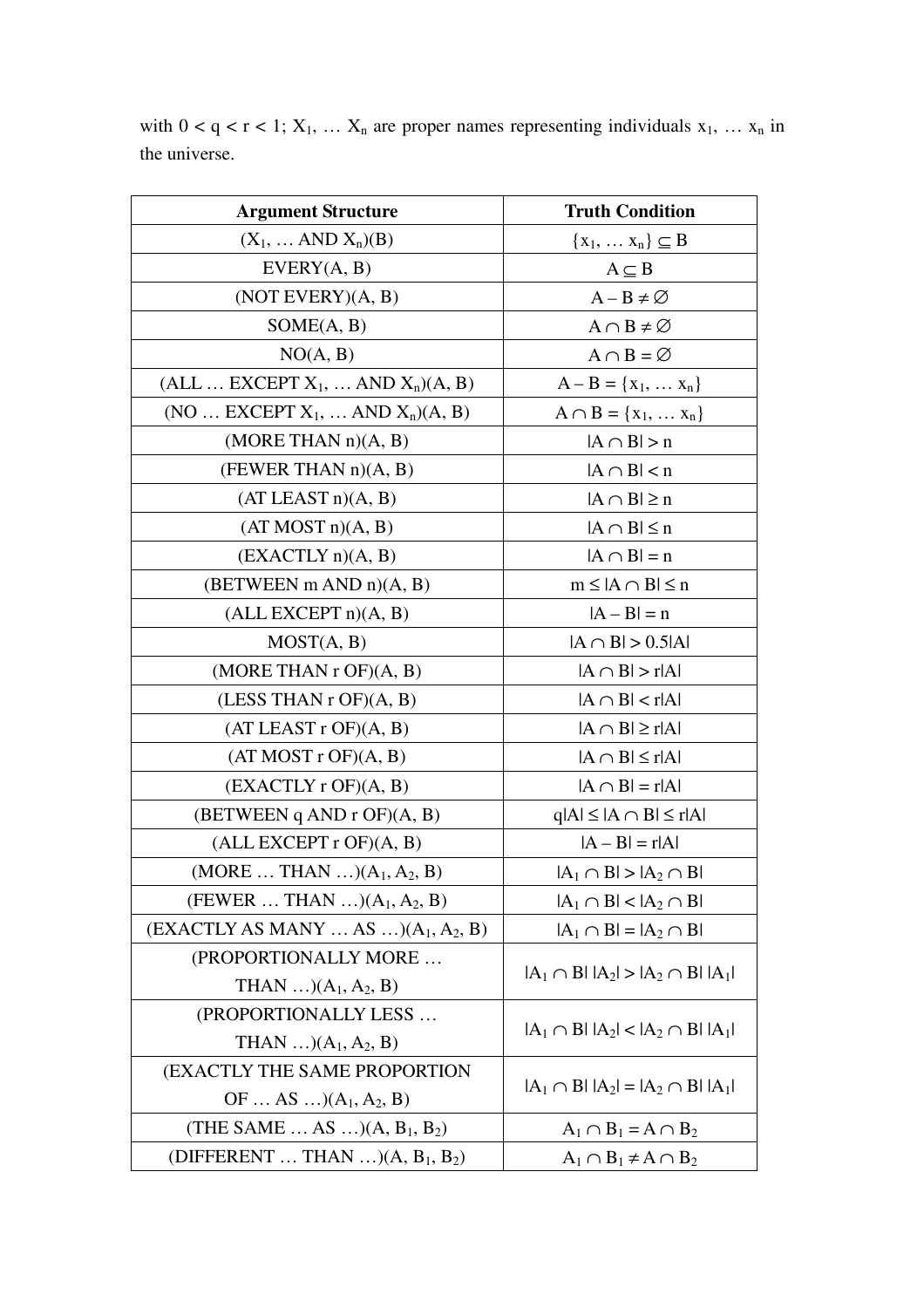## **Appendix 2: Some Counterexamples**

(a) Counterexample showing that (MORE … THAN …) and (PROPORTIONALLY MORE ... THAN ...) are neither  $CC \rightarrow CC$  nor  $SC \rightarrow CC$  in the first argument: U = {a, b, c, d, e, f}, A<sub>1</sub> = {a, b, c}, A<sub>1</sub>' = {d, e, f}, A<sub>2</sub> = {c, d}, B = {a, b, e, f}

(b) Counterexample showing that (MORE … THAN …) and (PROPORTIONALLY MORE ... THAN ...) are neither  $CC \rightarrow CC$  nor  $SC \rightarrow CC$  in the second argument: U =  ${a, b, c, d, e, f}, A_1 = {b, e}, A_2 = {a, b, c}, A_2' = {d, e, f}, B = {b, e}$ 

(c) Counterexample showing that (MORE … THAN …) and (PROPORTIONALLY MORE ... THAN ...) are not CC→CC in the third argument: U = {a, b, c, d, e, f}, A<sub>1</sub>  $= \{a, d\}, A_2 = \{e\}, B = \{a, c\}, B' = \{d, f\}$ 

(d) Counterexample showing that (MORE … THAN …) and (PROPORTIONALLY MORE ... THAN ...) are not SC→CC in the third argument: U = {a, b, c, d, e, f}, A<sub>1</sub>  $= \{b, c, d, e\}, A_2 = \{a, f\}, B = \{a, b, c, d, e\}, B' = \{b, c, d, e, f\}$ 

(e) Counterexample showing that (EXACTLY AS MANY … AS …) and (EXACTLY THE SAME PROPORTION OF  $\dots$  AS  $\dots$ ) are neither CC $\rightarrow$ CC nor SC $\rightarrow$ CC in the first argument:  $U = \{a, b, c, d\}, A_1 = \{a, b\}, A_1' = \{c, d\}, A_2 = \{b, c\}, B = \{a, c\}$ 

(f) Counterexample showing that (EXACTLY AS MANY … AS …) and (EXACTLY THE SAME PROPORTION OF  $\dots$  AS  $\dots$ ) are neither CC $\rightarrow$ CC nor SC $\rightarrow$ CC in the third argument: U = {a, b, c, d}, A<sub>1</sub> = {a, c}, A<sub>2</sub> = {b, d}, B = {a, b}, B' = {c, d}

### **Appendix 3: Proofs of two Propositions**

**Proposition 1** (THE SAME  $\ldots$  AS  $\ldots$ ) is decreasing in the first argument. **Proof:** Let  $A' \subseteq A$  and  $||$  (THE SAME ... AS ...) $(A, B_1, B_2)|| = 1$ , i.e.  $(70)$  A ∩ B<sub>1</sub> = A ∩ B<sub>2</sub>

We will show that (THE SAME ... AS ...) is decreasing in the first argument by proving that

 $(71)$  A' ∩ B<sub>1</sub> = A' ∩ B<sub>2</sub>

Let  $x \in A' \cap B_1$ . Since  $A' \subset A$ , we must have  $x \in A \cap B_1$ . From (70), we have  $x \in A$  $\cap$  B<sub>2</sub>. We have thus shown that  $x \in A' \land x \in B_2$ , i.e.  $x \in A' \cap B_2$ . Since x is arbitrary, we have  $A' \cap B_1 \subset A' \cap B_2$ . Similarly, we can also show that  $A' \cap B_2 \subset A' \cap B_1$ . Combining the above, we have (71) and hence the proposition is proved.  $\Box$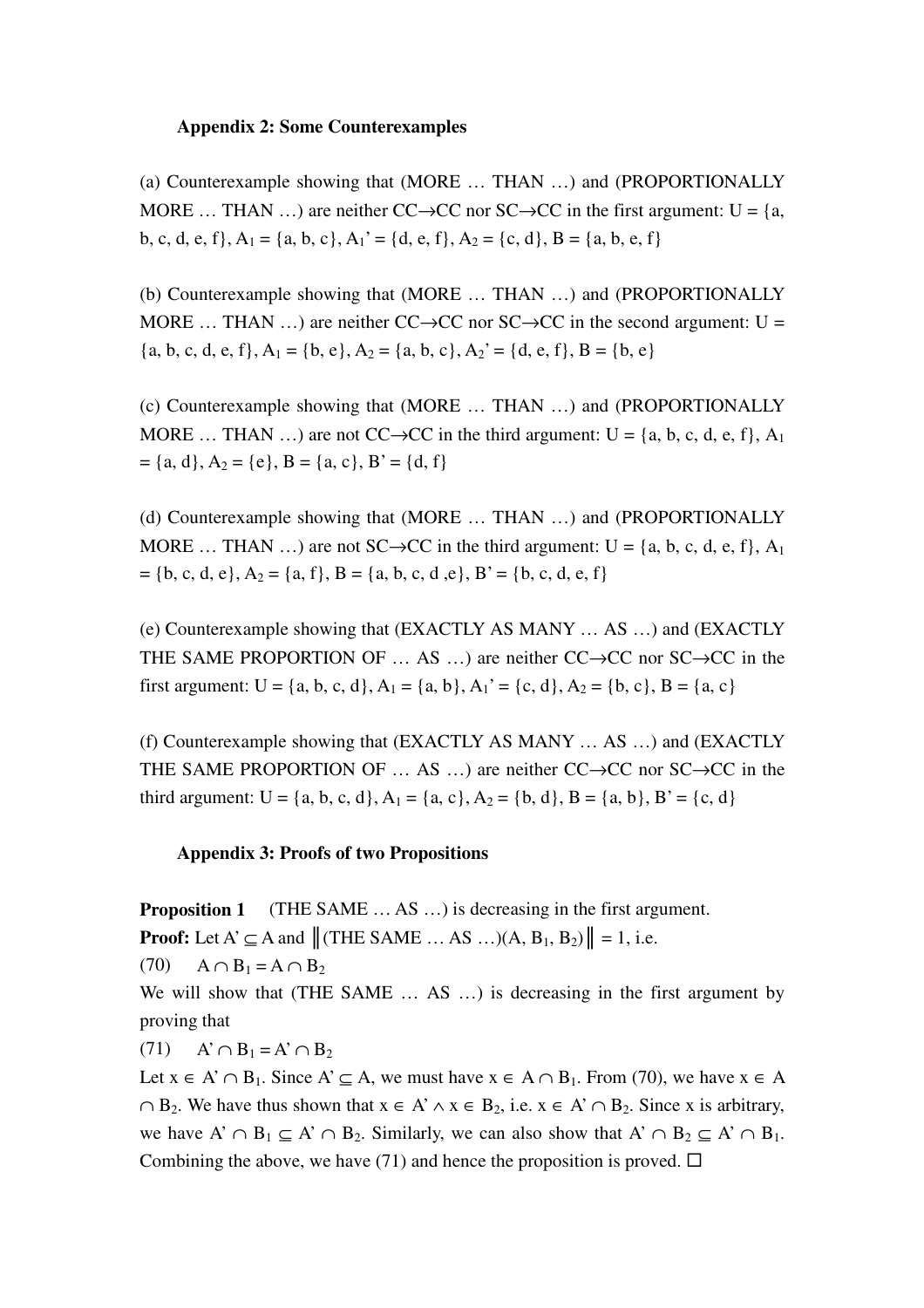**Proposition 2** (THE SAME … AS …) is SC $\rightarrow$ CC (on condition that  $B_1 \neq B_2$ ) and does not possess other OPs in the first argument.

**Proof:** We will prove that (THE SAME  $\dots$  AS  $\dots$ ) is SC $\rightarrow$ CC (on condition that B<sub>1</sub>  $\neq$ B<sub>2</sub>) by contradiction. So let SC[A, A'] and  $\|$  (THE SAME ... AS ...)(A, B<sub>1</sub>, B<sub>2</sub>) $\|$  =  $\|$ (THE SAME ... AS ...)(A', B<sub>1</sub>, B<sub>2</sub>) $\|$  = 1, i.e.

- $(72)$   $A \cap B_1 = A \cap B_2$
- $(73)$  A'  $\cap$  B<sub>1</sub> = A'  $\cap$  B<sub>2</sub>

From SC[A, A'], we have  $\neg A \subset A'$ . By Proposition 1, if the set A' in (73) is replaced by any of its subset, the equality still holds. Thus, from (73) we have

 $(74)$   $\neg A \cap B_1 = \neg A \cap B_2$ 

Now  $B_1$  and  $B_2$  can be rewritten as

(75)  $B_1 = (A \cap B_1) \cup (\neg A \cap B_1)$ 

 $(76)$  B<sub>2</sub> =  $(A \cap B_2) \cup (\neg A \cap B_2)$ 

From (72), (74), (75), (76), we would then have  $B_1 = B_2$ , which contradicts the condition that  $B_1 \neq B_2$ . We have thus shown that CC[(THE SAME ... AS ...)(A,  $B_1$ , B<sub>2</sub>), (THE SAME … AS …)(A', B<sub>1</sub>, B<sub>2</sub>)]. Hence, (THE SAME … AS …) is SC $\rightarrow$ CC in the first argument.

We next prove that (THE SAME  $\dots$  AS  $\dots$ ) does not possess other OPs. First, by Theorem 8(b), we can immediately conclude that this GQ is not  $SC \rightarrow SC$  in the first argument. To prove that (THE SAME  $\dots$  AS  $\dots$ ) is neither CC $\rightarrow$ SC nor CC $\rightarrow$ CC in the first argument, we may construct counterexamples. First, consider the model:  $U =$ {a, b, c, d, e, f}, A = {a, b}, A' = {c, d}, B<sub>1</sub> = {a, c, e}, B<sub>2</sub> = {b, d, f}. Then we have  $CC[A, A']$  and  $\Vert$  (THE SAME  $\ldots$  AS  $\ldots$ ) $(A, B_1, B_2)\Vert = \Vert$  (THE SAME  $\ldots$  AS  $\ldots$ ) $(A',$  $B_1, B_2$ <sup> $\| = 0$ </sup>. This model thus shows that (THE SAME ... AS ...) is not CC $\rightarrow$ SC in the first argument. Finally, consider the model:  $U = \{a, b, c, d, e, f\}$ ,  $A = \{a, b\}$ ,  $A' =$  ${c, d}$ ,  $B_1 = {a, c, e}$ ,  $B_2 = {a, c, f}$ . Then we have CC[A, A'] and  $\|$  (THE SAME ... AS ...) $(A, B_1, B_2)$ || = || (THE SAME ... AS ...) $(A', B_1, B_2)$ || = 1. This model shows that (THE SAME  $\dots$  AS  $\dots$ ) is not CC $\rightarrow$ CC in the first argument.  $\square$ 

#### **REFERENCES**

Beghelli, F. (1994) "Structured Quantifiers", in Kanazawa, M. and Pinon, C. (eds), *Dynamics, Polarity and Quantification*, CSLI Publications, Stanford, pp. 119-143.

Brown, M. (1984) "Generalized Quantifiers and the Square of Opposition", *Notre Dame Journal of Formal Logic* 25(4).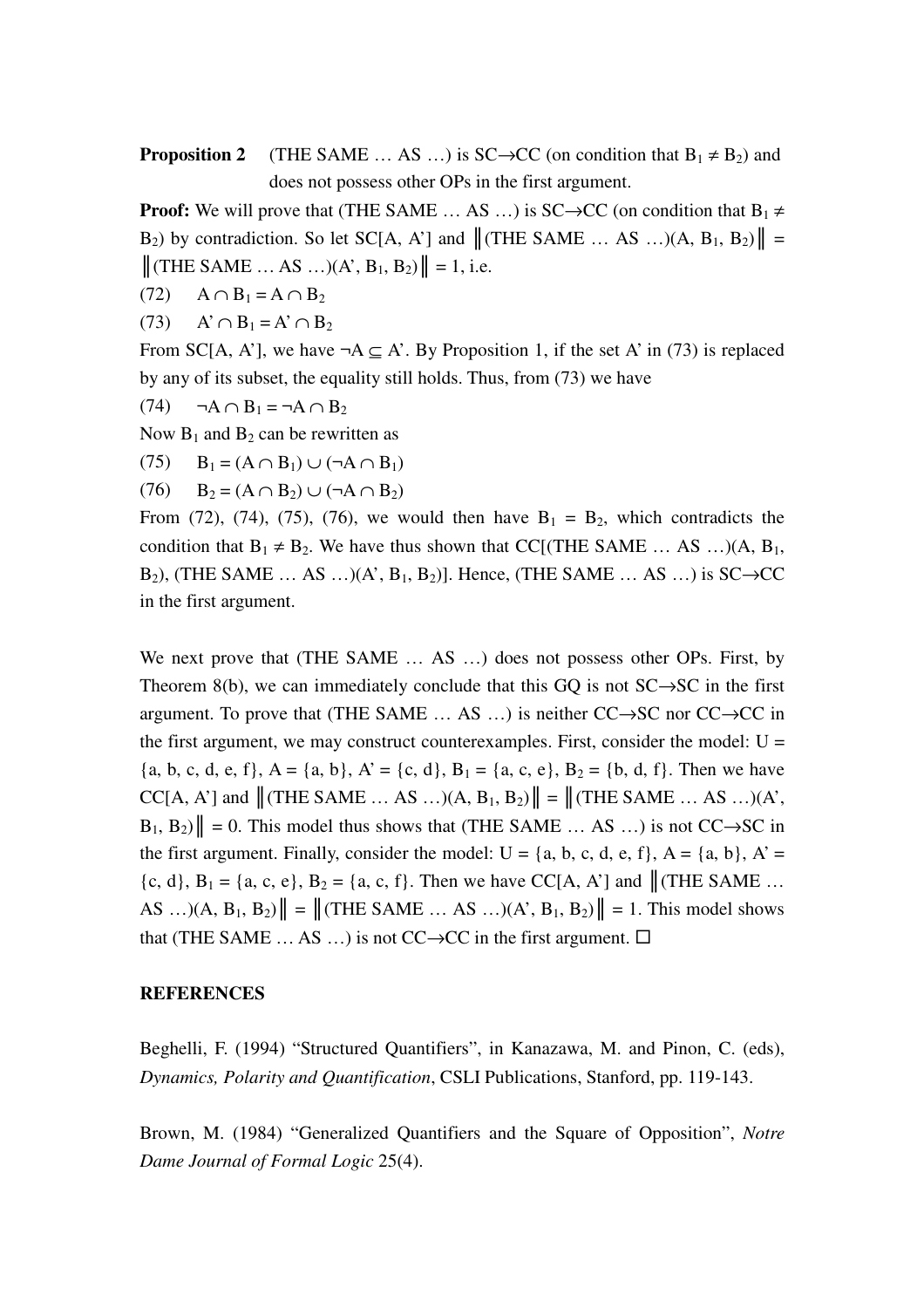Geurts, B. (2010) *Quantity Implicatures*, Cambridge: Cambridge University Press.

Jones, S. (2002) *Antonymy: A corpus-based perspective*, London: Routledge.

Keenan, E.L. (1996), "Further Beyond the Frege Boundary", in van der Does, J. and van Eijck, J. (eds), *Quantifiers, logic, and language*, CSLI Publications, Stanford, pp. 179-201.

Keenan, E.L. (2002) "Some Properties of Natural Language Quantifiers: Generalized Quantifier Theory", *Linguistics and Philosophy* 25, pp. 627-654.

Keenan, E.L. (2003) "Excursions in Natural Logic", in Casadio, C. et al (eds), *Language and Grammar: Studies in Mathematical Linguistics and Natural Language*, CSLI Publications, Stanford, pp. 31-52.

Keenan, E.L. (2008) "Further Excursions in Natural Logic: The Mid-Point Theorems", in Hamm, F. and Kepser, S. (eds), *Logics for Linguistic Structures*, Mouton de Gruyter, Berlin, pp. 87-104.

Keenan, E.L. and Faltz, L.M. (1985) *Boolean Semantics for Natural Language*, Dordrecht: Reidel Publishing Company.

Keenan, E.L. and Westerståhl, D. (2011) "Generalized Quantifiers in Linguistics and Logic", in van Benthem, J. and ter Meulen, A. (eds), *Handbook of Logic and Language* (Second edition), Elsevier Science, Amsterdam, pp. 859-910.

Lindström, P. (1966) "First Order Predicate Logic with Generalized Quantifiers", *Theoria* 32, pp. 186-195.

Peters, S. and Westerståhl, D. (2006) *Quantifiers in Language and Logic*, Oxford: Clarendon Press.

Sanchez Valencia, V. (1991) *Studies on Natural Logic and Categorial Grammar*, PhD thesis, University of Amsterdam.

van Benthem, J. (1986) *Essays in Logical Semantics*, Dordrecht: Reidel Publishing Company.